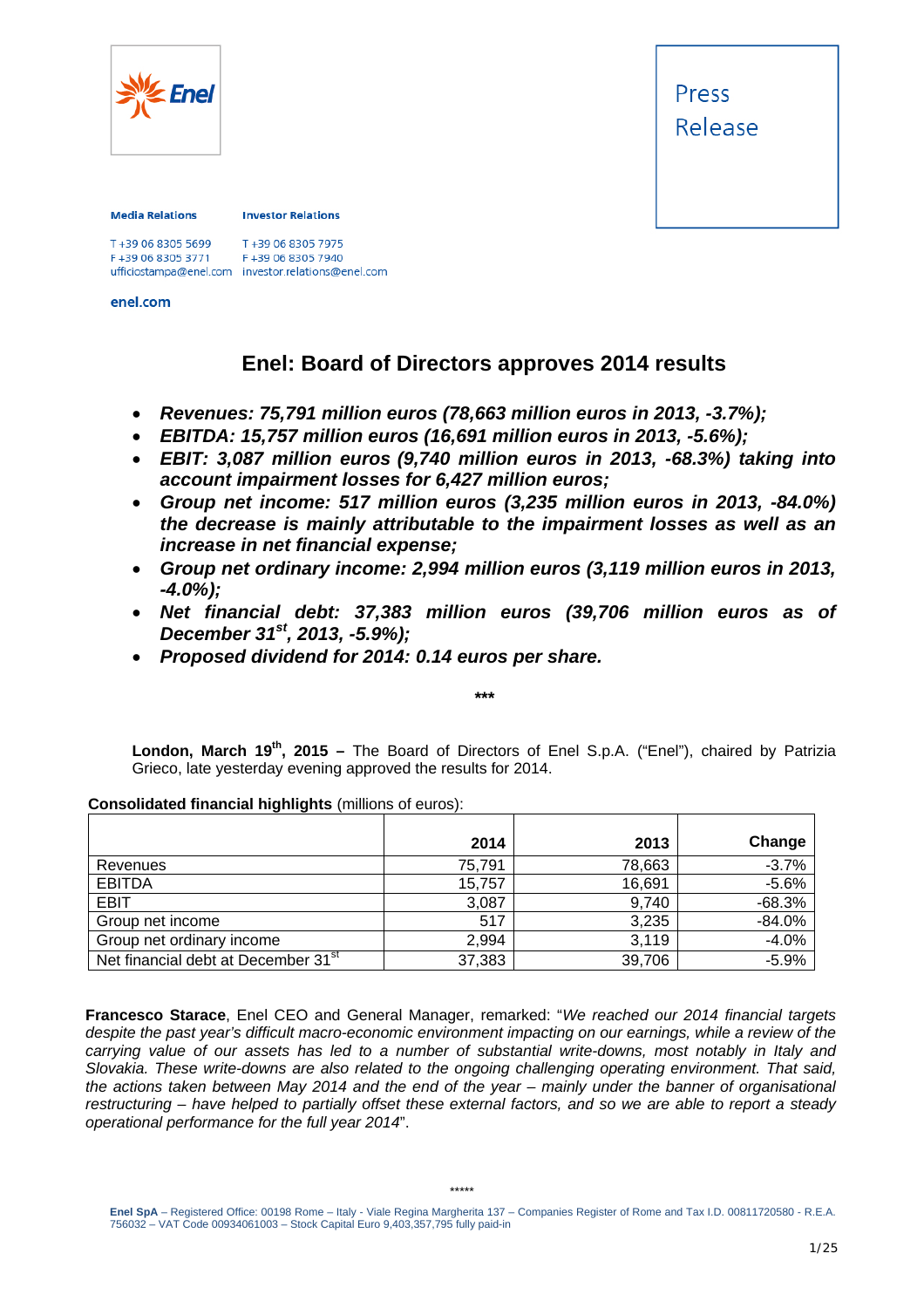



Unless otherwise specified, the balance sheet figures as of December  $31^{st}$ , 2014, exclude assets and liabilities held for sale, which regard Slovenské elektrárne, SE Hydropower and other minor assets that on the basis of the status of negotiations for their sale to third parties meet the requirements of IFRS 5 for such classification.

Certain financial, performance and operational figures for 2013 and as of December  $31<sup>st</sup>$ , 2013, reported in this press release for comparative purposes only have been restated, for the following reasons:

- Following the application, with retrospective effect as from January  $1<sup>st</sup>$ , 2014, of the new version of IFRS 11 Joint arrangements, the investments of the Enel Group in joint ventures (arrangements whereby the parties have rights to a share of the net assets or the profit or loss from the arrangement) must be accounted for using the equity method rather than proportionate consolidation, which is no longer allowed for such ventures. Since the Group had accounted for joint ventures using proportionate consolidation prior to the date of application of the new standard as permitted under the previous applicable standard (IAS 31 – Interests in joint ventures), that change gave rise to the restatement, for<br>comparative purposes only, of the consolidated balance sheet as of December 31<sup>st</sup>, 2013, and items of the income statement and consolidated statement of cash flows as well as operational figures for 2013.
- The application of the new provisions of IAS 32 (applicable retrospectively as from January 1<sup>st</sup>, 2014), which require that financial assets and liabilities may be offset only when certain specific conditions are met, led to the restatement of a number of items in the consolidated balance sheet as of December 31<sup>st</sup>, 2013. Those changes did not have an impact on consolidated shareholders' equity.
- During 2014, the definitive allocation of the purchase prices for a number of companies in the Renewable Energy Division (including Parque Eolico Talinay Oriente) was completed. As a result of the allocation, a number of items in the<br>consolidated balance sheet as of December 31<sup>st</sup>, 2013, were restated to reflect the fair value of the assets the liabilities and contingent liabilities assumed in the associated business combinations.

Finally, on July 31<sup>st</sup>, 2014, the Enel Group adopted a new organizational structure, based on a matrix of business lines and geographical areas and focused on the Group's industrial objectives, with the clear specification of roles and responsibilities aimed at pursuing and maintaining technological leadership in the sectors in which the Group operates, while ensuring operational excellence and maximising the level of service offered to customers in local markets. The new organization will modify the reporting structure, the analysis of the Group's performance and financial position and, accordingly, the representation of consolidated results only from the start of 2015. Consequently, in this press release, in line with practice in previous periods, the results by business area are discussed using the previous organizational structure, taking account of the provisions of IFRS 8 concerning the "management approach".

In addition, the income statement and the balance sheet have been modified to improve the presentation of information concerning costs for purchases of raw materials and energy, receivables and payables in respect of construction contracts and the impact on performance and the financial position of derivatives. This made it necessary to restate certain figures for 2013 and as of December  $31<sup>st</sup>$ , 2013, in order to ensure the comparability of the figures.

This press release uses a number of "alternative performance indicators" not envisaged in the IFRS-EU accounting standards (EBITDA, net financial debt, net capital employed, net assets held for sale and Group net ordinary income). In accordance with recommendation CESR/05-178b published on November 3<sup>rd</sup>, 2005, the criteria used to calculate these indicators are described at the end of the press release.

\*\*\*\*\*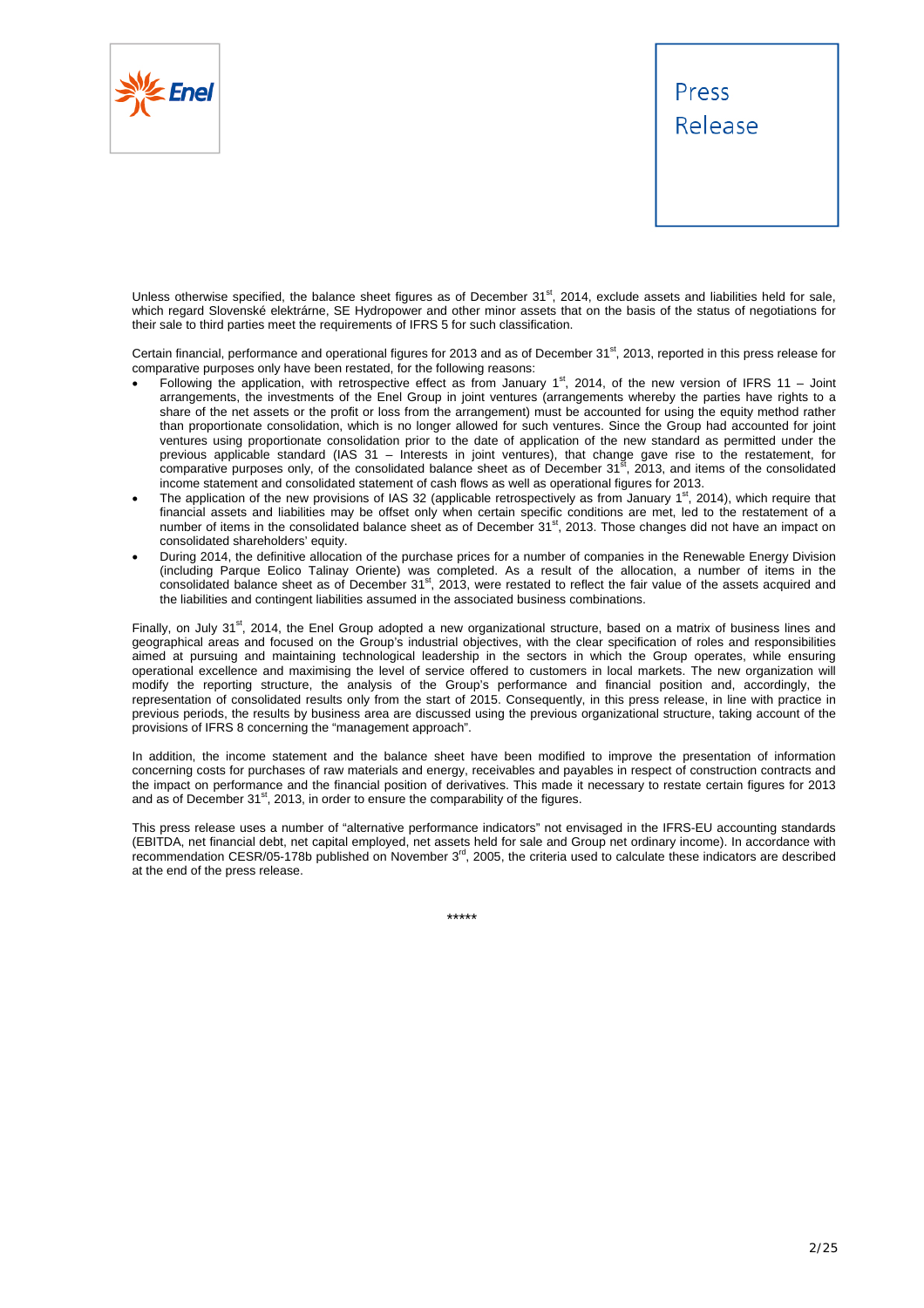



## **2014 OPERATIONAL HIGHLIGHTS**

## **Electricity and gas sales**

Electricity sold by the Enel Group to end users in 2014 came to 261.0 TWh, down 9.5 TWh (-3.5%) on 2013.

The decrease is attributable to lower volumes sold in the Italian market (-4.6 TWh) and abroad (-4.9 TWh). The decline in volumes sold in France (-4.6 TWh) as a result of the decrease in available capacity and in Iberia (-2.2 TWh) were only partly offset by the rise in volumes sold in Latin America (+1.9 TWh).

Gas sold to end users amounted to 7.8 billion cubic metres (of which 3.5 billion cubic metres in Italy and 4.3 billion cubic metres in Iberia). Compared with 2013, sales declined by 0.6 billion cubic metres in Italy, while in Iberia they contracted by 0.2 billion cubic metres.

## **Power generation**

Net electricity generated by the Enel Group in 2014 amounted to 283.1 TWh, up 0.5% on the 281.8 TWh posted in 2013.

Enel Group power plants in Italy generated 71.8 TWh, an increase of 0.8% (+0.6 TWh) on 2013. Thermal plants posted an increase of 0.5 TWh, thanks in particular to the greater contribution of coalfired generation, while among renewables increases were posted in geothermal (+0.25 TWh) and solar (+0.04 TWh) generation.

In 2014 electricity demand in Italy amounted to 309.0 TWh, down 3.0% (-9.5 TWh) compared with 2013. While net generation contracted by 11.3 TWh (of which -17.7 TWh from thermal plants, +4.0 TWh from hydro plants and +2.1 TWh from photovoltaic plants), net imports of power increased (+1.6 TWh).

Net electricity generated by the Enel Group abroad in 2014 totalled 211.3 TWh, up 0.7 TWh (+0.3%) on 2013. The increase is attributable to Enel Green Power (+1.6 TWh, of which +1.3 TWh in North America, +0.6 TWh in Latin America, -0.4 TWh in Iberia and +0.1 TWh in the rest of Europe) and to operations in Russia (+0.5 TWh), partly offset by the lower output in other European countries (-1.5 TWh), specifically in Slovakia and Belgium. The Iberia and Latin America Division saw output in Iberia increase by 1.2 TWh, almost entirely offset by a decrease in the output of plants in Latin America (-1.1 TWh), especially in Argentina and Chile.

Of the electricity generated by Enel Group plants throughout the world, 52.7% came from conventional thermoelectric generation, 33.5% from renewables (hydroelectric, wind, geothermal, biomass and solar) and the residual 13.8% from nuclear power.

## **Distribution of electricity**

Electricity transported by the Enel Group network in 2014 totalled 395.4 TWh, of which 221.8 TWh in Italy and 173.6 TWh abroad.

The volume of electricity distributed in Italy declined by 7.1 TWh (-3.1%) compared with 2013, in line with developments in electricity demand as registered by Terna on the national electricity system.

Electricity distributed abroad amounted to 173.6 TWh, essentially unchanged on the previous year (- 0.1 TWh; -0.1%). The contraction in volumes distributed in Iberia (-2.1 TWh), associated with the decline in demand in the Spanish peninsular system was almost entirely offset by an increase in volumes distributed in Latin America (+1.9 TWh; +3.0%), especially in Brazil.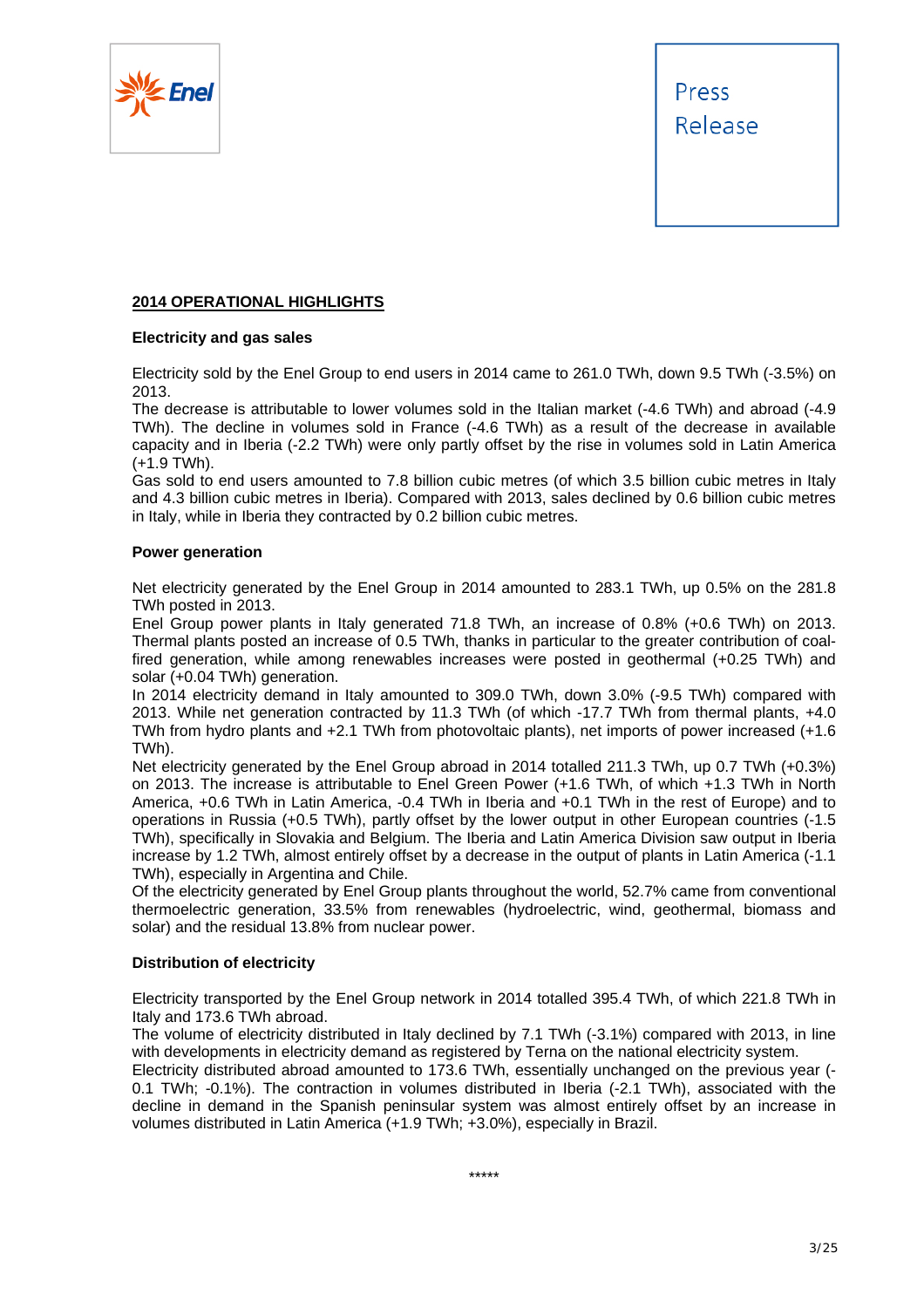



## **2014 CONSOLIDATED FINANCIAL HIGHLIGHTS**

**Revenues** in 2014 amounted to 75,791 million euros, a decrease of 2,872 million euros (-3.7%) compared with 2013. The contraction is largely due to the decline in revenues from electricity sales, essentially associated with a contraction in volumes sold, the adverse impact of developments in the exchange rates of some of the countries in which the Group operates against the euro, and the reduction in the contribution of the net income of other companies following the disposal of equity investments. These factors were only partly offset by greater revenues from the sale of fuels.

**EBITDA** for 2014 amounted to 15,757 million euros, down 5.6% compared with 2013 (16,691 million euros). Excluding the impact of the disposals of a number of equity investments, EBITDA came to 15,502 million euros (15,769 million euros in 2013), a fall of 267 million euros (-1.7%). The change reflected the adverse impact of exchange rate developments, whose effect was offset by an improvement in the margin on electricity sales in the domestic market.

**EBIT** for 2014 amounted to 3,087 million euros, a decrease of 68.3% compared with 2013 (9,740 million euros). In addition to the reduction in EBITDA, the change is attributable to the increase in impairment losses recognized in 2014 compared with 2013. More specifically, in 2013 the item was entirely accounted for by the impairment of part of the goodwill of the "Enel Russia" (formerly "Enel OGK-5") Cash Generating Unit ("CGU"), while in 2014 impairment losses were recognized in the total amount of 6,427 million euros. Such losses included the remeasurement to fair value of the net assets held for sale related to Slovenské elektrárne (2,878 million euros, identified based on the estimated realisable value from the sale of this shareholding), conventional generation assets in Italy (2,108 million euros) further to the persistent crisis hitting the industry in 2014 as well, of rights to use water from a number of rivers in the Aysén region in Chile (589 million euros) following the occurrence of permitting uncertainty related to the construction of a number of hydro plants, as well as the goodwill of the "Enel Russia" CGU and the "Enel Green Power Hellas" CGU totalling 194 million euros, essentially attributable to the market scenario in both countries.

**Group net income** for 2014 amounted to 517 million euros, compared with 3,235 million euros in 2013 (-84.0%). The decrease is largely due to the contraction in EBIT, the increase in net financial expense and some impairment losses recognized on a number of minority stakes held by the Group. In addition to the impact of the change in the share of net income to attribute to non-controlling interests, the above negative effects were partly offset by a reduction in taxes for 2014, which were impacted by the granting of a tax credit of 1,392 million euros in respect of the distribution of dividends by Endesa following the extraordinary corporate transactions carried out in the last quarter of 2014 and by the impact on deferred taxation of the impairment losses.

**Group net ordinary income** for 2014 amounted to 2,994 million euros, down 125 million euros (- 4.0%) on the 3,119 million euros posted in 2013.

**Net capital employed** as of December 31<sup>st</sup>, 2014, including net assets held for sale of 1,488 million euros (mainly in respect of Slovenské elektrárne), amounted to 88,528 million euros. It was financed by shareholders' equity attributable to shareholders of the Parent Company and non-controlling interests of 51,145 million euros and net financial debt of 37,383 million euros.

Net financial debt as of December 31<sup>st</sup>, 2014 amounted to 37,383 million euros (net of 620 million euros related to the scope of activities "held for sale", which mainly include Slovenské elektrárne), a decrease of 2,323 million euros compared with December 31<sup>st</sup>, 2013. More specifically, the cash flows generated from ordinary business activities, the disposal of certain non-strategic assets and the proceeds from the sale of 21.92% of Endesa in November 2014 through a global offer more than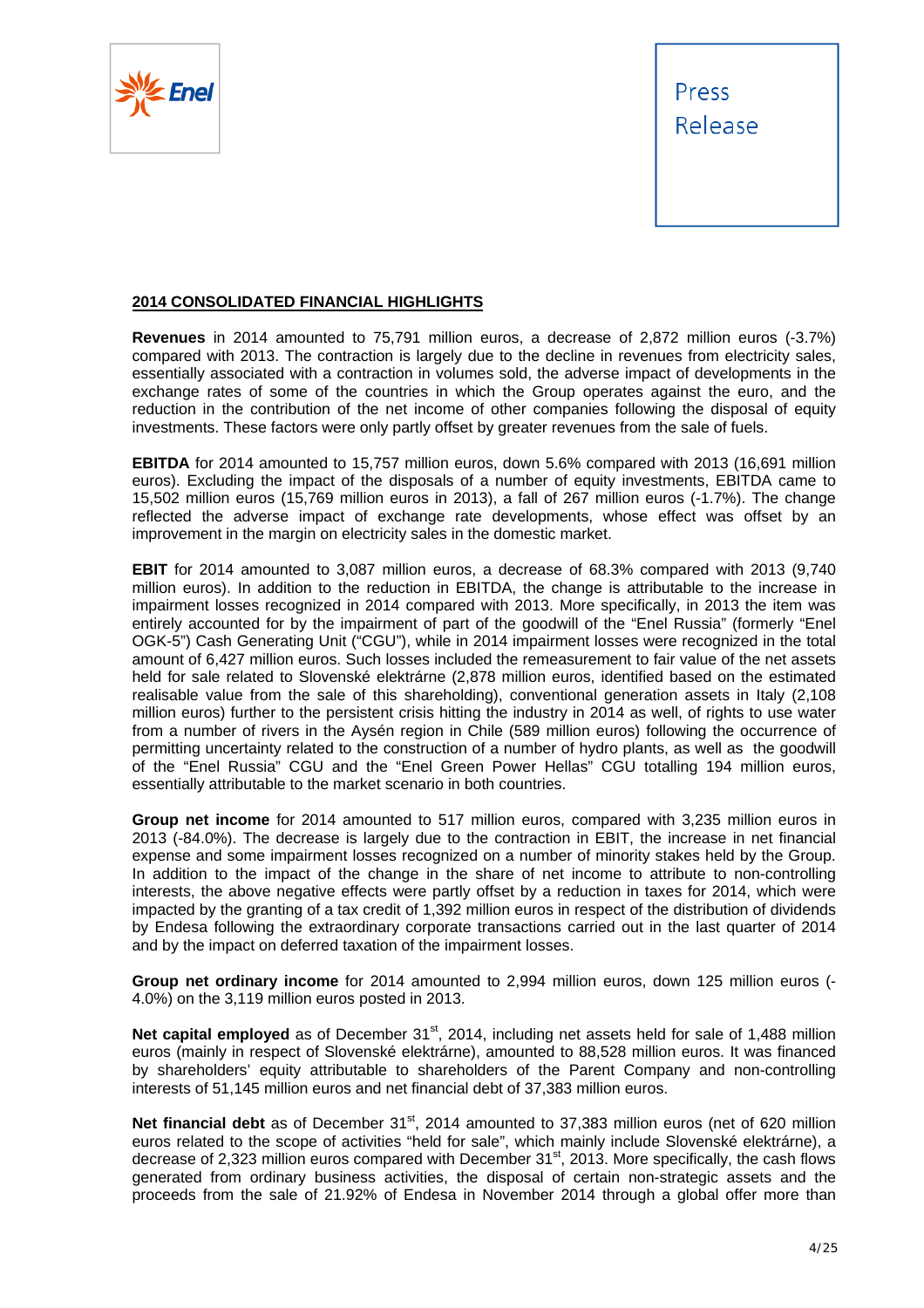



covered capital expenditure during the year and the payment of dividends. As of December  $31<sup>st</sup>$ , 2014, the **debt/equity ratio** came to 0.73 compared with 0.75 at the end of 2013, while the **debt/EBITDA ratio** was 2.4 (unchanged from December 31<sup>st</sup>, 2013).

**Capital expenditure** amounted to 6,701 million euros in 2014 (of which 6,019 million euros regarded property, plant and equipment), an increase of 781 million euros compared with 2013, with a focus on renewables and, for traditional generation technologies, Latin America.

As of December 31<sup>st</sup>, 2014 Enel Group **employees** numbered 68,961 (70,342 at the end of 2013). The reduction in the Group workforce (1,381 employees) is largely attributable to the net balance of new hires and terminations (a decrease of 1,404). As of December 31<sup>st</sup>, 2014, the personnel of Group companies headquartered abroad were 51.6% of the total.

\*\*\*\*\*

# **PARENT COMPANY'S 2014 RESULTS**

In its capacity as an industrial holding company, Parent Company Enel defines strategic targets for the Group and coordinates the activities of its subsidiaries. In addition, Enel manages central treasury operations and insurance risk coverage, as well as providing assistance and guidelines on organisation, human resource management and labour relations, administrative, fiscal, legal, and corporate matters.

|                                                          | 2014   | 2013   | Change   |
|----------------------------------------------------------|--------|--------|----------|
| Revenues                                                 | 246    | 275    | $-10.5%$ |
| <b>EBITDA</b>                                            | (80)   | (65)   | $-23.1%$ |
| <b>EBIT</b>                                              | (623)  | (74)   |          |
| Net financial expense and income from equity investments | 899    | 1,238  | $-27.4%$ |
| Net income for the year                                  | 558    | 1,372  | $-59.3%$ |
| Net financial debt at December 31 <sup>st</sup>          | 12,611 | 12,303 | $+2.5%$  |

**Results** (millions of euros)**:** 

**Revenues** of the Parent Company in 2014 amounted to 246 million euros, a decrease of 29 million euros compared with 2013 (-10.5%), attributable to the reduction in revenues from management fees and for services, as well as to the decline in the pass-through costs for a number of Group companies for services associated with business combinations and corporate reorganisations.

**EBITDA** for 2014 was a negative 80 million euros, a deterioration of 15 million euros compared with 2013. The change essentially reflects the contraction in revenues, only partly offset by the reduction of operating expenses.

**EBIT** for 2014 was a negative 623 million euros. Including depreciation, amortization and impairment losses of 543 million euros (9 million euros in 2013), the aggregate deteriorated by 549 million euros largely due to the impairment loss recognized in the investments in Enel Produzione (512 million euros) and Enel Ingegneria e Ricerca (19 million euros).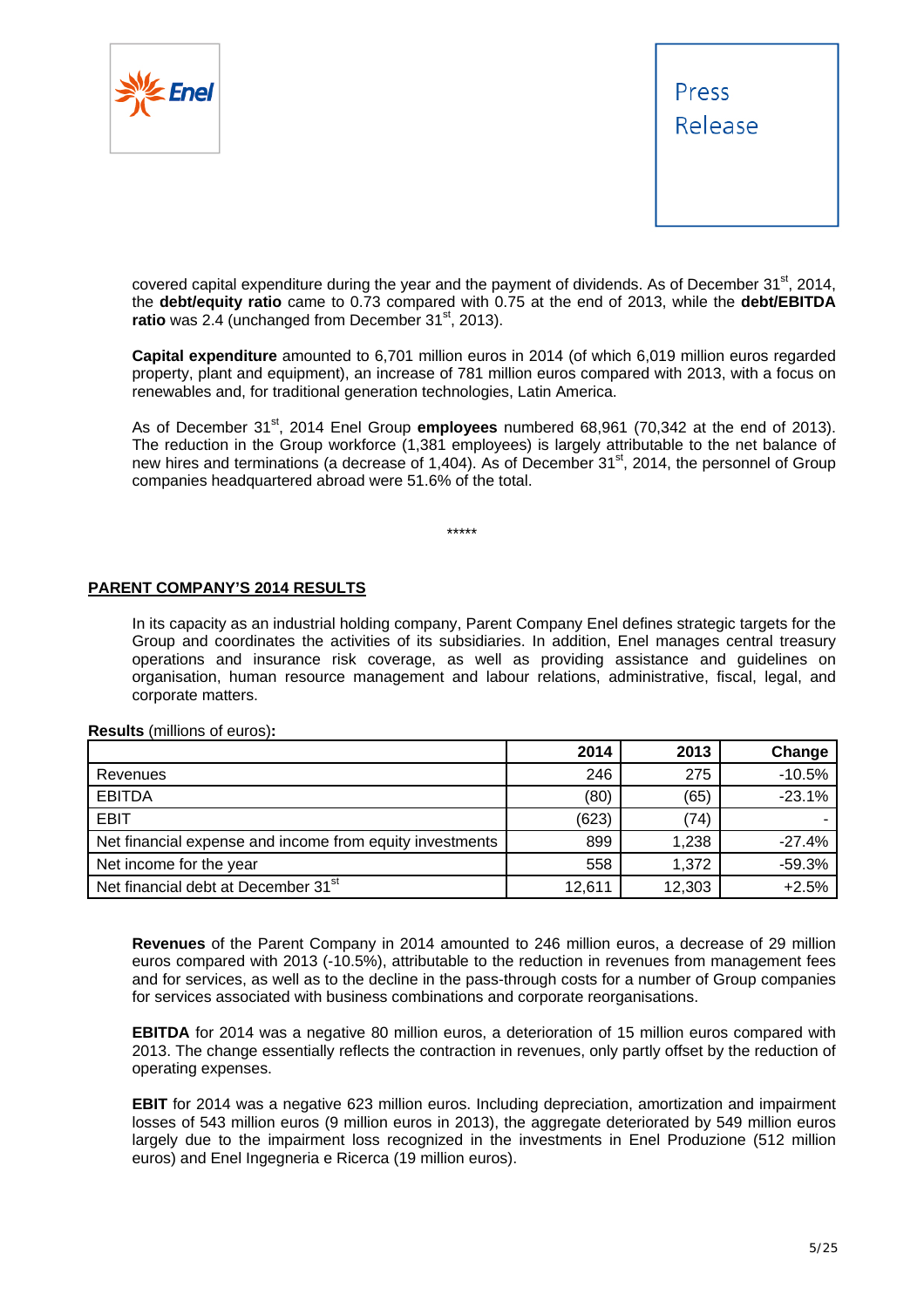



**Net financial expense and income from equity investments** in 2014 were a positive 899 million euros (1,238 million euros in 2013). The aggregate includes net financial expense of 919 million euros (790 million euros in 2013) and income from investments in subsidiaries, associates and other entities of 1,818 million euros (2,028 million euros in 2013). Net financial expense rose by 129 million euros, mainly due to the increase in interest and other charges on financial debt (a total of 71 million euros) and a contraction in interest income from current and non-current financial assets (40 million euros). The decrease of 210 million euros in income from investments in subsidiaries, associates and other entities reflects a decline in dividends distributed by the Group companies.

**Net income** amounted to 558 million euros in 2014, compared with 1,372 million euros in 2013.

**Net financial debt** as of December 31<sup>st</sup>, 2014 totalled 12,611 million euros, up 308 million euros compared with December  $31^{st}$ , 2013, essentially reflecting the net balance between new issues of hybrid bonds (1,602 million euros) and redemptions of existing bonds (1,103 million euros).

**Shareholders' equity** as of December 31<sup>st</sup>, 2014 amounted to 25,136 million euros, down 731 million euros compared with December 31<sup>st</sup>, 2013. The change reflects the distribution of dividends for 2013 (1,223 million euros), authorised by the Shareholders' Meeting on May 22nd, 2014, partially offset by the net income for the year (492 million euros).

\*\*\*\*\*

# **RECENT KEY EVENTS**

On **November 21st, 2014** the Board of Directors of Enel, within the scope of its duties, set the price of the global offering of shares of Endesa S.A. launched by the subsidiary Enel Energy Europe S.L. (now Enel Iberoamérica S.L.) and addressed to institutional and retail investors at 13.50 euros per Endesa share. The size of the offering was also set at 232,070,000 shares (including 30,270,000 shares overallotted and under the greenshoe option, which was exercised on November  $25<sup>th</sup>$ , 2014), equal to 21.92% of Endesa's share capital, for a total of 3,132,945,000 euros.

On **November 27th, 2014**, Enel SpA signed a framework agreement with Chinese company ZTE Corporation for cooperation in the areas of electric mobility, smart grids and renewable energy. With regard to electric mobility, Enel and ZTE have agreed to share information on the technological solutions developed by both companies to optimise vehicle recharging and to explore possible integrated solutions and synergies for likely joint commercial development. On smart grids, the partners have agreed to evaluate business opportunities in markets of common interest, based on technology and solutions developed by Enel. In the renewables sector, Enel and ZTE will start cooperating on existing Enel projects, identifying optimization opportunities and integrating leading-edge IT solutions, with a view to improving the performance of renewable power plants.

On **December 1st, 2014**, subsidiary Enel Green Power S.p.A. ("EGP") was awarded the right to enter into 20-year power supply contracts in the "A-5 Brazilian Auction". The contracts will be signed with a pool of Brazilian electricity distribution companies and executed with power produced by a new 114 MW wind project. The plant, with an average load factor of more than 50%, is expected to require a total investment of about 250 million US dollars.

On **December 12th, 2014**, EGP announced that it had signed an agreement with Inversiones Energéticas S.A. de C.V. ("INE"), the Salvadoran state-owned energy company, for the sale of the 36.2% stake held by EGP in LaGeo (the EGP and INE joint venture for the development of geothermal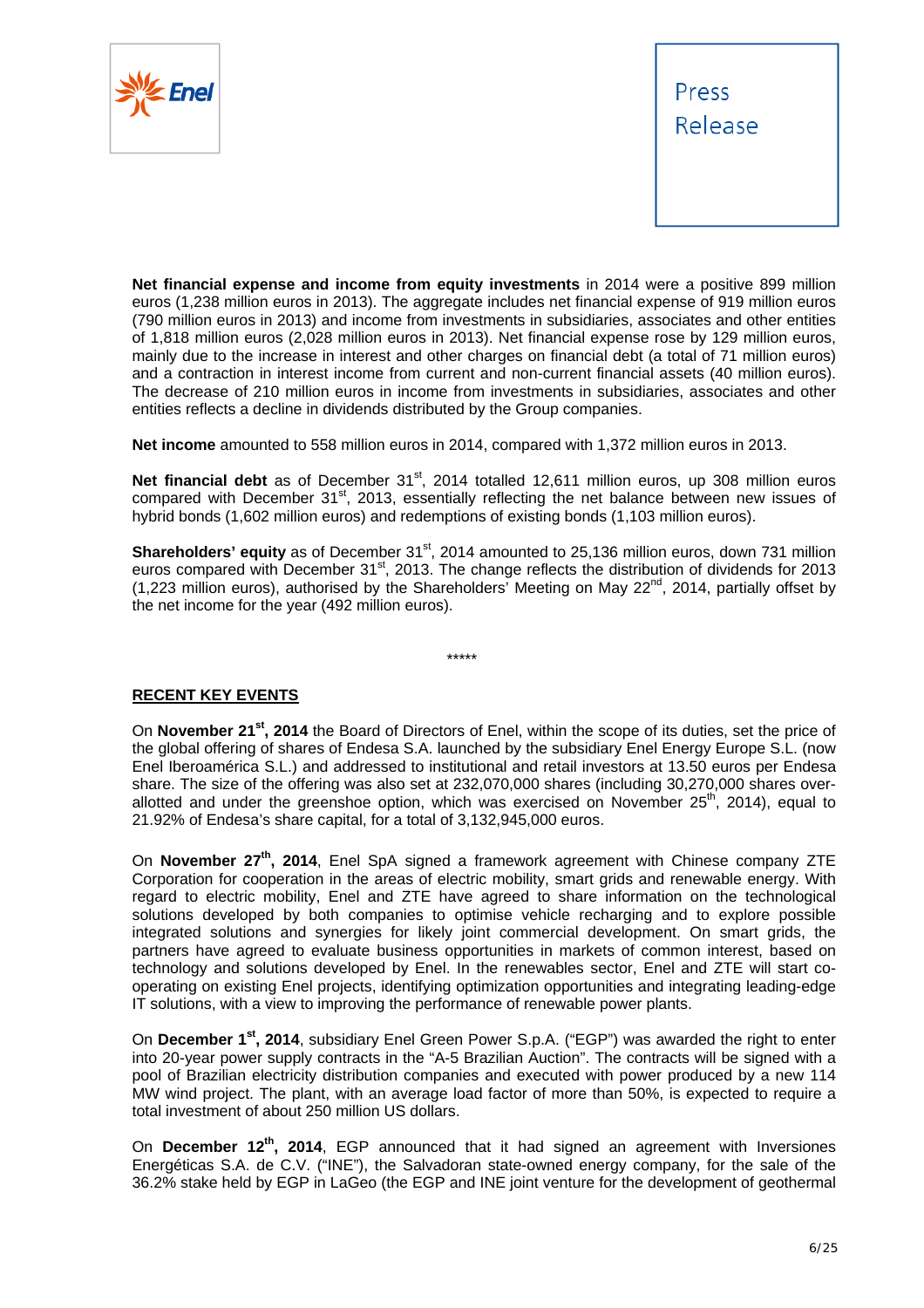



power in El Salvador), to INE, which was already the majority shareholder of LaGeo with a holding of 63.8%. With this agreement EGP sold its entire shareholding in LaGeo to INE for approximately 280 million US dollars (about 224 million euros), thereby closing its operations in El Salvador.

On **December 18th, 2014**, EGP announced that, acting through its wholly-owned subsidiary Enel Green Power International B.V., it had sold the entire share capital of Enel Green Power France S.a.s. ("EGP France") to Boralex EnR S.a.s., an indirect French subsidiary of the Canadian company Boralex Inc., for a total consideration of 298 million euros, including the reimbursement of an outstanding shareholder loan granted to EGP France. With this sale, EGP exited the renewable energy sector in France.

On **January 26<sup>th</sup>**, 2015, the Board of Directors of Enel approved the issue, by December 31<sup>st</sup>, 2015, of one or more bonds with a total maximum principal amount of 1 billion euros. The authorization is intended to enable new bond issues by Enel to serve possible exchange offers for bonds already issued by the Company under the Global Medium Term Notes Programme in order to optimize the Enel Group's financial structure and seize any opportunities that should arise on international financial markets.

Again on **January 26th, 2015**, the Board of Directors of Enel was also formally informed of the resignation of Luigi Ferraris as head of the Latin America area with effect from January 29<sup>th</sup>, 2015, and the appointment, by the Chief Executive Officer, of Luca D'Agnese as the new head of that area and of Roberto Deambrogio as the new Enel Group area manager for Eastern Europe.

On **January 27th, 2015,** the Dutch subsidiary Enel Finance International NV ("EFI"), following a nonbinding public exchange offer that ran from January  $14<sup>th</sup>$  to January  $21<sup>st</sup>$ , 2015, acquired own bonds guaranteed by Enel in the total amount of 1,429,313,000 euros in exchange for new 10 years bonds for a principal amount of 1,462,603,000 euros and a cash component in the total amount of 194,365,920 euros. The transaction was carried out as part of the optimization of EFI's financial management and is intended to pursue active management of the Group's maturity structure and cost of debt.

On **January 29<sup>th</sup>, 2015**, the agreement signed on November 7<sup>th</sup>, 2014 concerning the disposal of subsidiary Enel Produzione's stake in SF Energy was finalized for a price of 55 million euros. Of the entire stake, 50% was sold to SEL – Società Elettrica Altoatesina (the counterparty in the agreement), while the remaining 50% was sold to Dolomiti Energia following the exercise of its pre-emption rights. The disposal is part of the agreements signed on the same date between Enel Produzione and SEL. Those agreements also provide for the sale of the 40% stake held by Enel Produzione in SE Hydropower for 345 million euros. The latter transaction will be finalized only upon meeting the final condition provided for under the terms of the agreement, namely for SEL to obtain a bank commitment to provide the funding for the purchase of the equity stake. The condition is expected to be met by the end of the first half of 2015.

On **February 12th, 2015**, Enel and its Dutch subsidiary EFI renegotiated the revolving credit facility of about 9.4 billion euros signed on February  $8<sup>th</sup>$ , 2013, reducing its cost and extending the facility's maturity to 2020 from the original expiry date of April 2018. The cost of the credit facility varies in relation to Enel's *pro tempore* rating and bears a spread on Euribor that, based upon Enel's current rating, falls to 80 basis points from the previous 190 basis points, while the commitment fees have been reduced to 35% of the spread from the previous 40%, i.e. to 28 basis points from 76 basis points. The credit facility, which can be used by Enel and/or by EFI with a Parent Company guarantee, is not connected with the Group's debt refinancing programme. It is intended to provide the Group's treasury with an extremely flexible and practical instrument for managing working capital.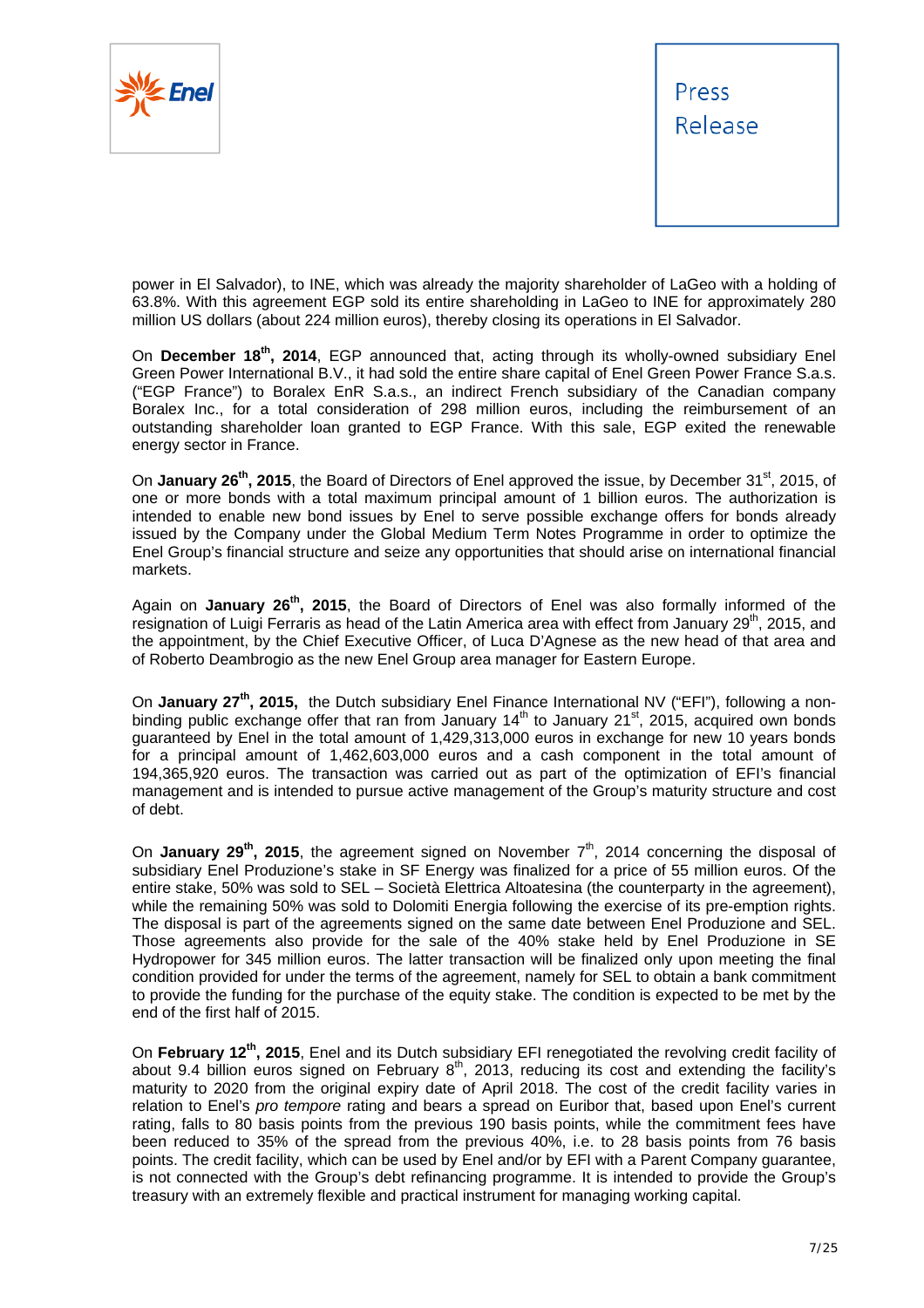



On **February 25th, 2015**, the Enel Board of Directors examined the updates of the plan for disposals of the Group's equity investments in Eastern Europe, announced to the market on July 10<sup>th</sup>, 2014. Under the strategic guidelines set out in the new business plan, it decided to suspend the disposal process of the distribution and sales assets in Romania and to continue with the disposal of the generation assets owned in Slovakia.

\*\*\*\*\*

**OUTLOOK** 

With the aim to compete effectively in the current macroeconomic environment and, at the same time, seize new business opportunities in the energy industry, the Enel Group is shifting to a new industrial strategy based on four key pillars: i) achieving high levels of **operational efficiency** through the optimal management of the costs and of the assets' maintenance capex; ii) reviving the Group's **"industrial" growth** with a sharp increase in growth capex; iii) **active portfolio management** with a view to creating value; and iv) **dividend policy**.

The Enel Group has a unique presence in the world utilities scenario, thanks to its major size, its significant diversification from a technological and geographical standpoint as well as its well-balanced positioning along the entire value chain. Enel's new organizational structure is expected to enable management to leverage effectively on these strengths, fostering more rapid and effective value creation in a continuously evolving global environment.

\*\*\*\*\*

## **SHAREHOLDERS' MEETING AND DIVIDENDS**

The Board of Directors has convened the Ordinary Shareholders' Meeting for May 28<sup>th</sup>, 2015, in a single call.

The Shareholders' Meeting will be asked to approve the unconsolidated financial statements and examine the consolidated financial statements for 2014, and to approve the payment of a dividend of 0.14 euros per share, of which 0.05 euros per share as distribution of net income for 2014 and 0.09 euros per share as a partial distribution of the available reserve "retained earnings". The total dividend is therefore equal to about 1,316 million euros, with consolidated net ordinary income (i.e. generated by Enel's ordinary business operations) of about 2,994 million euros, in line with the dividend policy announced to the market for 2014, providing for a pay-out of at least 40% of consolidated net ordinary income. The Board has proposed June  $22^{nd}$ , 2015 as the ex-dividend date, June 23 $^{rd}$ , 2015 as the record date and June 24<sup>th</sup>, 2015 as the payment date.

The Shareholders' Meeting will also be asked to appoint a member of the Board of Directors to replace a Director who resigned during the year and to approve the adoption of a long-term incentive plan (the "Incentive Plan"), with a three-year vesting period. The plan will grant a monetary incentive to the beneficiaries upon achievement of the following performance objectives: (i) the average Total Shareholders' Return ("TSR") of Enel, as measured against a basket composed of the Company's leading peers (EdF, EdP, E.On, GdF, Iberdrola and RWE); and (ii) the Return on Average Capital Employed ("ROACE"). Under the Incentive Plan, the TSR has a weight of 60% and the ROACE of 40%.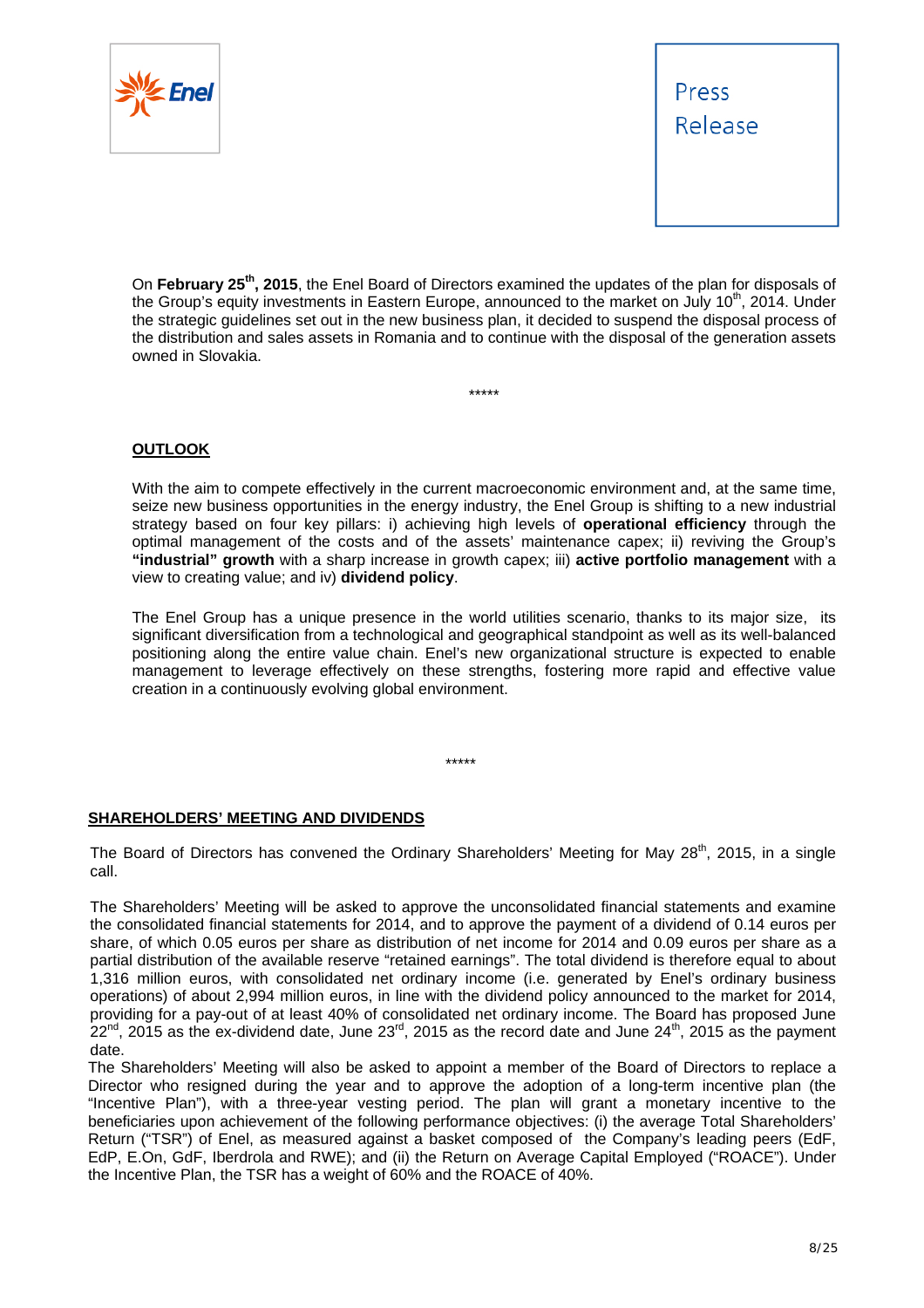



The beneficiaries of the Incentive Plan include the Chief Executive Officer/General Manager, the key management personnel of Enel and other managers of Enel and/or its subsidiaries pursuant to Article 2359 of the Civil Code, as identified at the time of plan implementation. In view of its structure and the nature of the performance objectives and the weight assigned to each, the Incentive Plan is designed to strengthen the alignment of management interests with the priority objective of creating sustainable value for shareholders over the medium to long term.

For a full description of the Incentive Plan, please see the report prepared pursuant to Article 114-bis of Unified Finance Act, which will be made available to the public as provided for by law.

Finally, the Shareholders' Meeting will also be asked to approve a non-binding resolution on the section of the report on remuneration that sets out Enel's compensation policy for Directors, the General Manager and key management personnel.

The documentation concerning the items on the agenda of the Shareholders' Meeting will be made available to the public in accordance with applicable laws and regulations.

\*\*\*\*\*

# **BONDS ISSUED AND MATURING BONDS**

The main bond issues carried out in 2014 by Enel Group companies include the following:

- the issue, on January  $15<sup>th</sup>$ , 2014 of hybrid subordinated bonds by Enel structured in the following tranches:
	- 1,000 million euros, fixed-rate 5%, maturing on January 15<sup>th</sup>, 2075, with a call option as of January  $15<sup>th</sup> 2020$ ;
	- 500 million pounds sterling, fixed-rate 6.625% (swapped into euros at a fixed rate of about 5.6%), maturing September 15th, 2076, with a call option as of September 15th, 2021;
- the issue, on April  $15<sup>th</sup>$ , 2014, of a 400 million US dollar bond, fixed-rate 4.25%, by Endesa Chile, maturing on April 15<sup>th</sup>, 2024;
- the issue, in May 2014, of bonds by Emgesa totalling 590,000 million Colombian pesos, floating rate, with maturities of 6, 10 and 16 years;
- the issue, in April and June 2014, of bonds by Edelnor totalling 260 million Peruvian soles, fixed rate, with maturities of 5, 7 and 9 years;
- the issue, on July 16<sup>th</sup>, 2014, of a bond by Ampla totalling 300 million Brazilian reais, floating rate, with a maturity of 5 years.

During the period between January  $1<sup>st</sup>$ , 2015 and June  $30<sup>th</sup>$ , 2016, bond issues by Enel Group companies with a total carrying amount of 7,220 million euros are scheduled to reach maturity, of which the main issues are:

- 1,000 million euros in respect of a fixed-rate bond, issued by Enel, maturing in January 2015;
- 1,300 million euros in respect of a floating-rate bond, issued by Enel, maturing in January 2015;
- 1,250 million euros in respect of a fixed-rate bond, issued by Enel Finance International, maturing in June 2015;
- 150 million Swiss francs (equivalent to about 124.8 million euros as of December 31<sup>st</sup>. 2014) in respect of a floating-rate bond, issued by Enel Finance International, maturing in December 2015;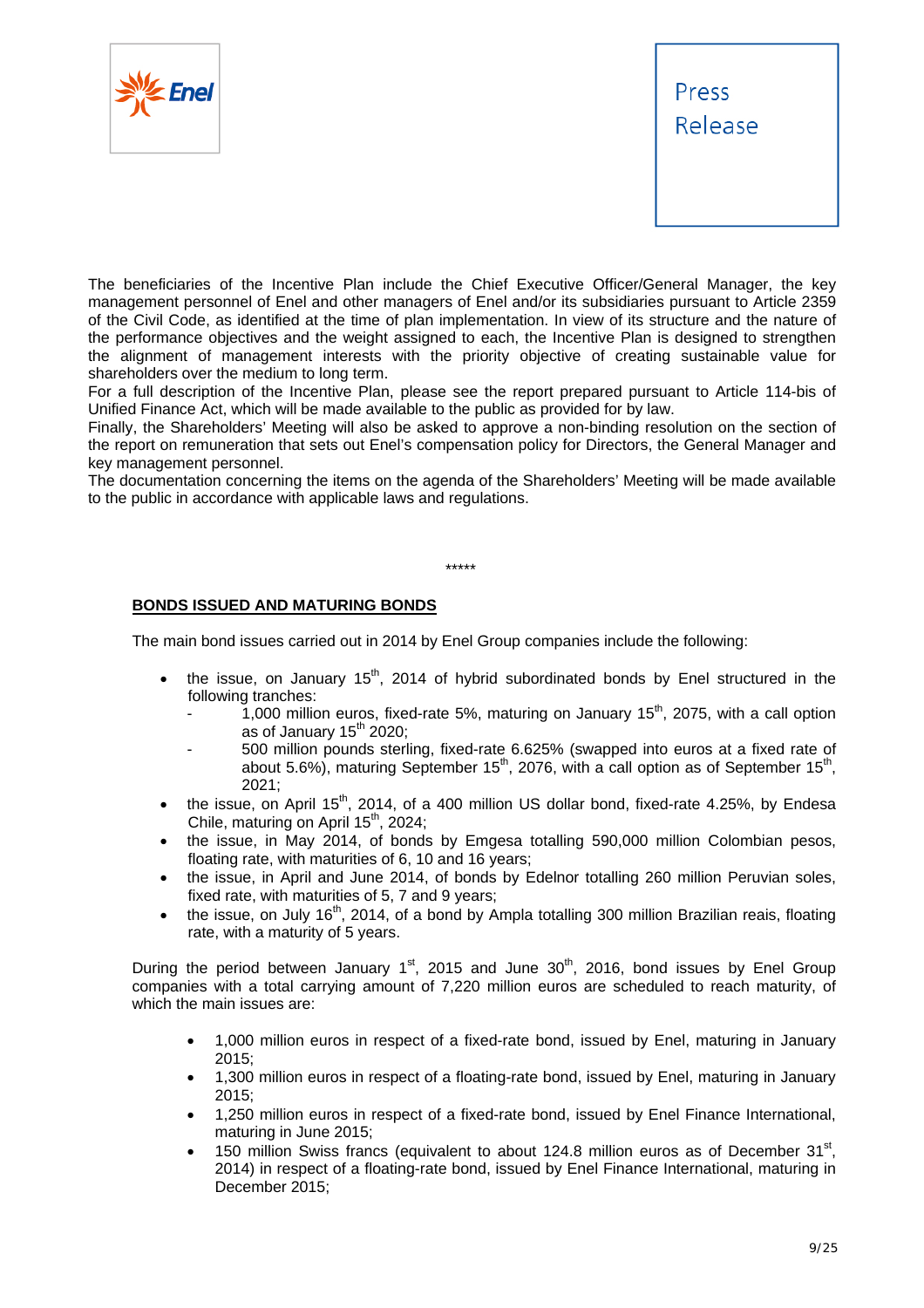



- 2,000 million euros in respect of a fixed-rate bond, issued by Enel, maturing in February 2016;
- 1,000 million euros in respect of a floating-rate bond, issued by Enel, maturing in February 2016.

\*\*\*\*\*

At 9:00 a.m. GMT today, March 19<sup>th</sup>, 2015, in London, at The Landmark Hotel (Marylebone Road), the results for 2014 and the business plan for 2015-2019 will be presented to financial analysts and institutional *investors, followed by a press conference. The analyst presentation will be broadcast live on Enel's website www.enel.com.* 

*Documentation relating to the presentation will be available in the* Investor Relations *section of the website from the beginning of the event.* 

*The consolidated income statement, statement of comprehensive income, balance sheet and cash flow statement for the Enel Group and the corresponding statements for the Parent Company Enel are attached below. These statements and the related notes have been submitted to the Board of Statutory Auditors and the external auditors for their evaluation. A descriptive summary of the alternative performance indicators used in this press release is also attached.* 

*The officer responsible for the preparation of the corporate financial reports, Alberto De Paoli, declares, pursuant to Article 154-bis, paragraph 2, of the Unified Finance Act, that the accounting information contained in this press release corresponds with that contained in the accounting documentation, books and records.* 

*\*\*\*\*\** 

*The following section presents a summary of the results for Enel's business areas (the tables do not take account of inter-segment eliminations).* 

\*\*\*\*\*

## **Results by business areas**

The representation of operations by business area is based on the approach used by management in assessing Group performance for the periods under review.

## **Sales**

**Results** (millions of euros)**:** 

|               | 2014   | 2013   | Change   |
|---------------|--------|--------|----------|
| Revenues      | 15,226 | 16.921 | $-10.0%$ |
| <b>EBITDA</b> | 1,081  | 866    | $+24.8%$ |
| <b>EBIT</b>   | 455    | 362    | $+25.7%$ |
| Capex         | 111    | 99     | $+12.1%$ |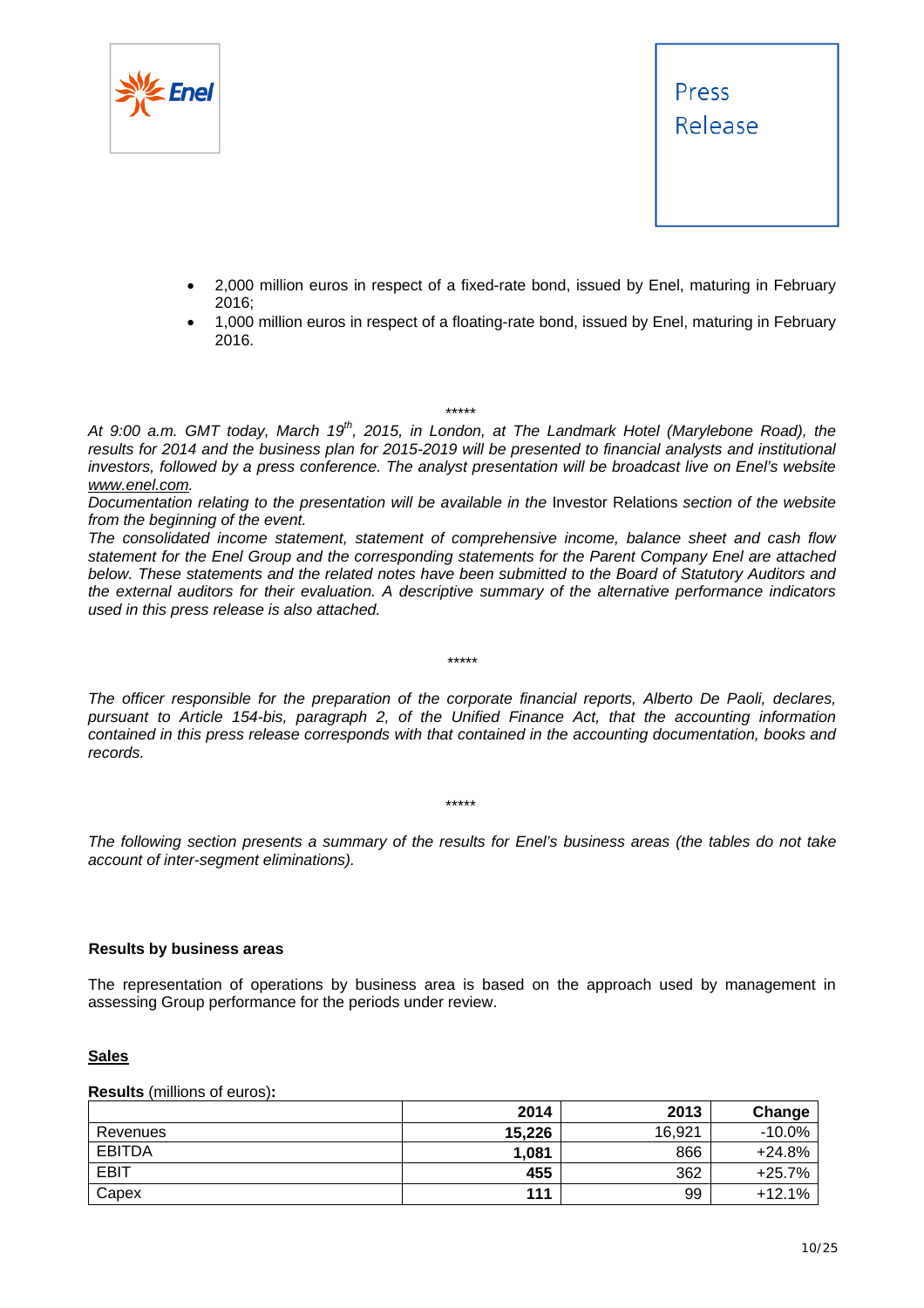



**Revenues** in 2014 amounted to 15,226 million euros, down 1,695 million euros compared with 2013 (- 10.0%), essentially owing to a decline in volumes sold on the regulated electricity and natural gas markets and a reduction in revenues on the free electricity market as a result of a decrease in average sales prices as applied to the different portfolios of customers.

**EBITDA** in 2014 came to 1,081 million euros, up 215 million euros compared with 2013 (+24.8%). The rise largely reflects the increase in the margin on free market sales of electricity and gas, which more than offset the impact of the decline in volumes sold.

**EBIT** in 2014, after depreciation, amortisation and impairment losses of 626 million euros (504 million euros in 2013) amounted to 455 million euros, up 93 million euros compared with 2013.

## **Generation and Energy Management**

**Results** (millions of euros)**:** 

|               | 2014     | 2013   | Change  |
|---------------|----------|--------|---------|
| Revenues      | 22,606   | 22,798 | $-0.8%$ |
| <b>EBITDA</b> | 1,163    | 1,084  | $+7.3%$ |
| <b>EBIT</b>   | (1, 539) | 493    | -       |
| Capex         | 285      | 313    | $-8.9%$ |

**Revenues** in 2014 amounted to 22,606 million euros, down 192 million euros (-0.8%) compared with 2013. The change is largely attributable to the decrease in revenues from sales on the Power Exchange, reflecting a decline in volumes of power generated and a reduction in revenues from trading on international electricity markets as a consequence of a decline in volumes handled. These negative effects were almost entirely offset by an increase in revenues from the trading of fuels and by an increase in sales of electricity to other domestic resellers.

**EBITDA** in 2014 totalled 1,163 million euros, up 79 million euros (+7.3%) on the 1,084 million euros posted in 2013. The improvement is largely due to the increase in the margin on sales and trading of natural gas and the gain from the remeasurement at fair value of the assets of SE Hydropower, partly offset by a decrease in the generation margin and by a rise in operating expenses.

**EBIT** in 2014, after depreciation, amortisation and impairment losses of 2,702 million euros (591 million euros in 2013), was a negative 1,539 million euros (a positive 493 million euros in 2013), a decrease of 2,032 million euros compared with the previous year, reflecting impairment losses. These losses are essentially attributable to the "Enel Produzione" CGU impairment testing, equal to 2,108 million euros, due to the persistent financial crisis in Italy and its negative effects on conventional power generation.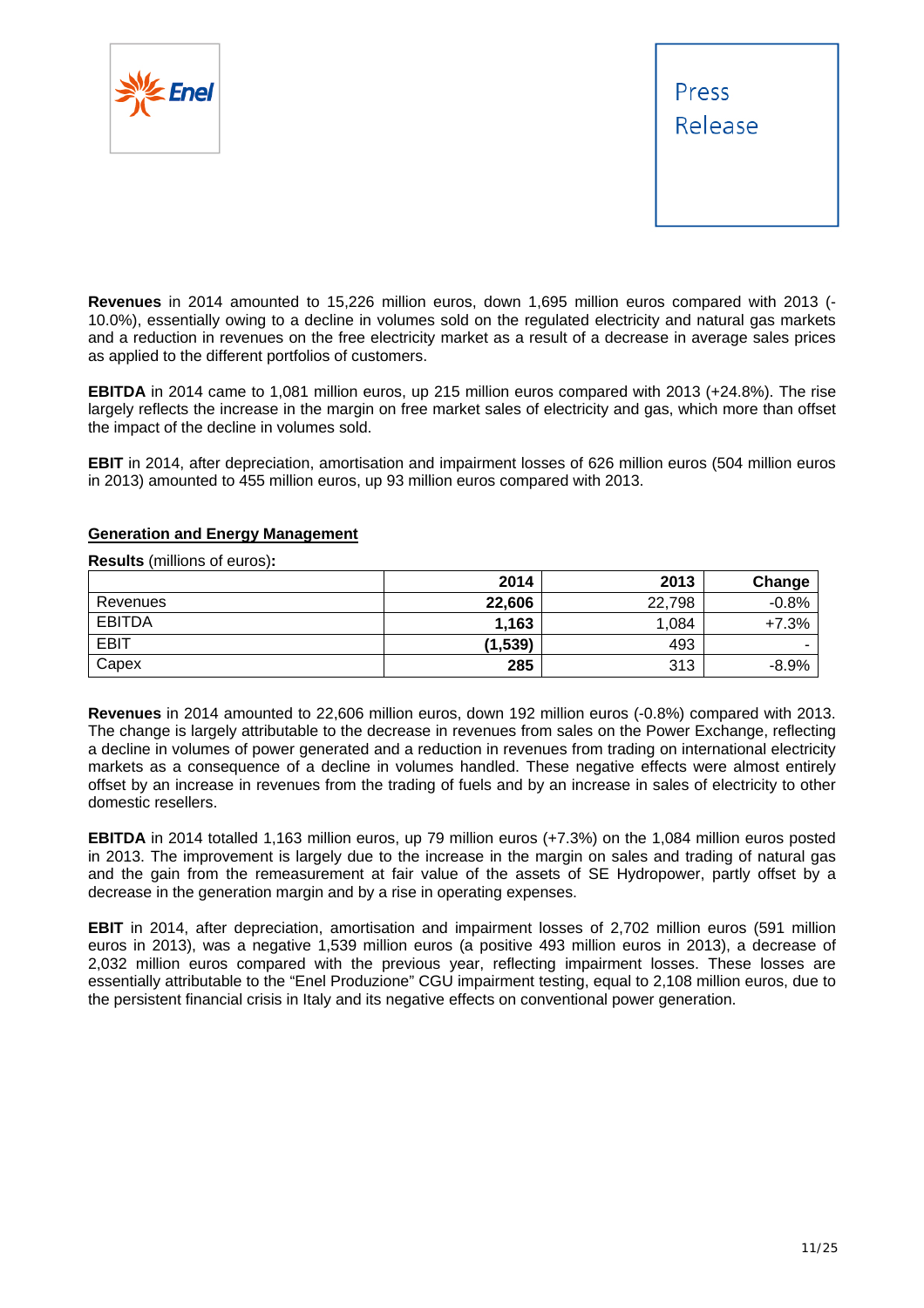

## **Infrastructure and Networks**

## **Results** (millions of euros)**:**

|               | 2014  | 2013  | Change  |
|---------------|-------|-------|---------|
| Revenues      | 7,366 | 7,698 | $-4.3%$ |
| <b>EBITDA</b> | 3,979 | 4,008 | $-0.7%$ |
| <b>EBIT</b>   | 2,943 | 3,028 | $-2.8%$ |
| Capex         | 996   | 1,046 | $-4.8%$ |

**Revenues** in 2014 amounted to 7,366 million euros, down 332 million euros (-4.3%) on 2013. The decrease is essentially attributable to a decline in connection fees and the recognition of adjustments as well as the revision of estimates made in previous years, as well as the reduction in rate revenues. These effects were partly offset by an increase in payments from the Equalisation Fund for the sale of energy efficiency certificates ("EEC" or "white certificates").

**EBITDA** in 2014 amounted to 3,979 million euros, down 29 million euros (-0.7%) compared with 2013, essentially due to the decrease in the margin on energy and the margin on new customer connections, offset by the increase of Equalisation Fund contributions for the sale of EEC noted under revenues.

**EBIT** in 2014, after depreciation, amortisation and impairment losses of 1,036 million euros (980 million euros in 2013) amounted to 2,943 million euros, down 85 million euros compared with 2013 (-2.8%).

## **Iberia and Latin America**

**Results** (millions of euros)**:** 

|               | 2014   | 2013   | Change   |
|---------------|--------|--------|----------|
| Revenues      | 30,547 | 30.674 | $-0.4%$  |
| <b>EBITDA</b> | 6,294  | 6,638  | $-5.2%$  |
| <b>EBIT</b>   | 2,789  | 3,767  | $-26.0%$ |
| Capex         | 2,602  | 2,160  | +20.5%   |

**Revenues** in 2014 amounted to 30,547 million euros, a decrease of 127 million euros (-0.4%) compared with 2013. Such a decline was due to lower revenues from operations in Europe (-223 million euros) essentially attributable to a decline in electricity demand and to lower revenues from the transport of natural gas, partly offset by an increase in grants for Spanish extra-peninsular generation.

The increase in revenues in Latin America (+96 million euros) is attributable to the rise in revenues from electricity sales owing to greater volumes sold and higher average prices, as well as the full consolidation of Gas Atacama following the acquisition of the residual 50% stake. These effects were partly offset by adverse developments in the exchange rate of the euro against local currencies.

**EBITDA** in 2014 amounted to 6,294 million euros, down 344 million euros (-5.2%) compared with 2013, attributable to a decrease of 352 million euros in Latin American EBITDA, mainly attributable to the depreciation of local currencies against the euro and higher operating costs as well as electricity provisioning costs, which rose by more than the increase in revenues noted above.

**EBIT** in 2014 amounted to 2,789 million euros, down 978 million euros compared with 2013 after depreciation, amortisation and impairment losses of 3,505 million euros (2,871 million euros in 2013).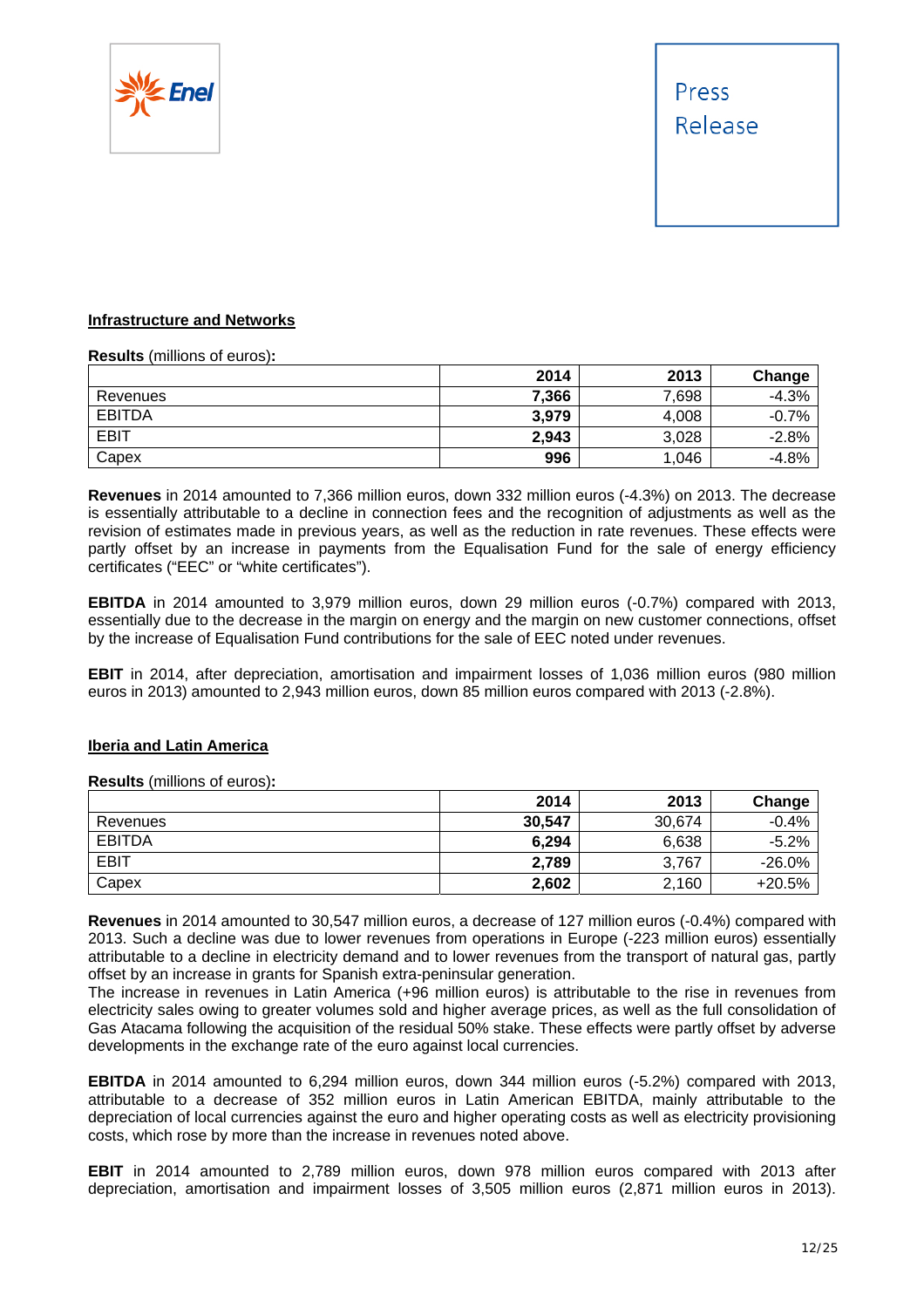



Specifically, higher impairment losses in 2014 include the effects of impairment of water use rights held by Endesa Chile to develop hydro resources in the Aysén region, due to implementation uncertainty for a number of hydro projects resulting from certain legal and procedural bottlenecks (589 million euros). Higher 2014 impairment losses also include the effects of impairment of some minor concessions held by the Group in Portugal and Spain (for an overall 66 million euros).

# **International**

**Results** (millions of euros)**:** 

|               | 2014    | 2013  | Change   |
|---------------|---------|-------|----------|
| Revenues      | 5,278   | 6,296 | $-16.2%$ |
| <b>EBITDA</b> | 1,204   | 1,293 | $-6.9%$  |
| <b>EBIT</b>   | (2,682) | (23)  | ۰        |
| Capex         | 936     | 924   | $+1.3%$  |

**Revenues** in 2014 amounted to 5,278 million euros, a decrease of 1,018 million euros (-16.2%) compared with 2013. The decline reflects lower revenues in Slovakia and Romania due to the fall in average sales prices and in France as a result of the reduction in available capacity. Another factor was the decline in revenues in Russia caused by the depreciation of the rouble against the euro.

**EBITDA** in 2014 amounted to 1,204 million euros, down 89 million euros compared with 2013. The performance reflects a decline in the margin on generation in Slovakia and Russia.

**EBIT** in 2014 was a negative 2,682 million euros, a deterioration of 2,659 million euros compared with 2013, after depreciation, amortisation and impairment losses of 3,886 million euros (1,316 million euros in 2013). The increase in the latter is largely attributable to the impairment losses recognised in respect of Slovenské elektrárne, equal to 2,878 million euros, to align the value of the assets to their estimated realisable value as determined on the basis of non-binding offers received, as well as 365 million euros in impairment losses on the goodwill and plant assets of the "Enel Russia" CGU (formerly "Enel OGK-5") to reflect a decrease in estimated future cash flows from the unit as a result of the persistent signs of slowing economic growth and the consequent contraction in medium term price growth forecasts.

# **Renewable Energy**

## **Results** (millions of euros)**:**

|               | 2014  | 2013  | Change   |
|---------------|-------|-------|----------|
| Revenues      | 2,921 | 2,769 | $+5.5%$  |
| <b>EBITDA</b> | 1,938 | 1,780 | $+8.9%$  |
| <b>EBIT</b>   | 1,124 | 1,205 | $-6.7%$  |
| Capex         | 1,658 | 1,294 | $+28.1%$ |

**Revenues** in 2014 amounted to 2,921 million euros, up 152 million euros (+5.5%) on the 2,769 million euros posted in 2013. The rise is mainly due to the increase in revenues from greater volumes generated in the various markets in Latin America and North America. By contrast, in Europe the positive impact of disposals of shareholdings in France and El Salvador was more than offset by the decline in revenues from the sale of photovoltaic panels in Italy and from electricity sales in Iberia as a result of the regulatory changes introduced in Spain with Royal Decree Law 9/2013.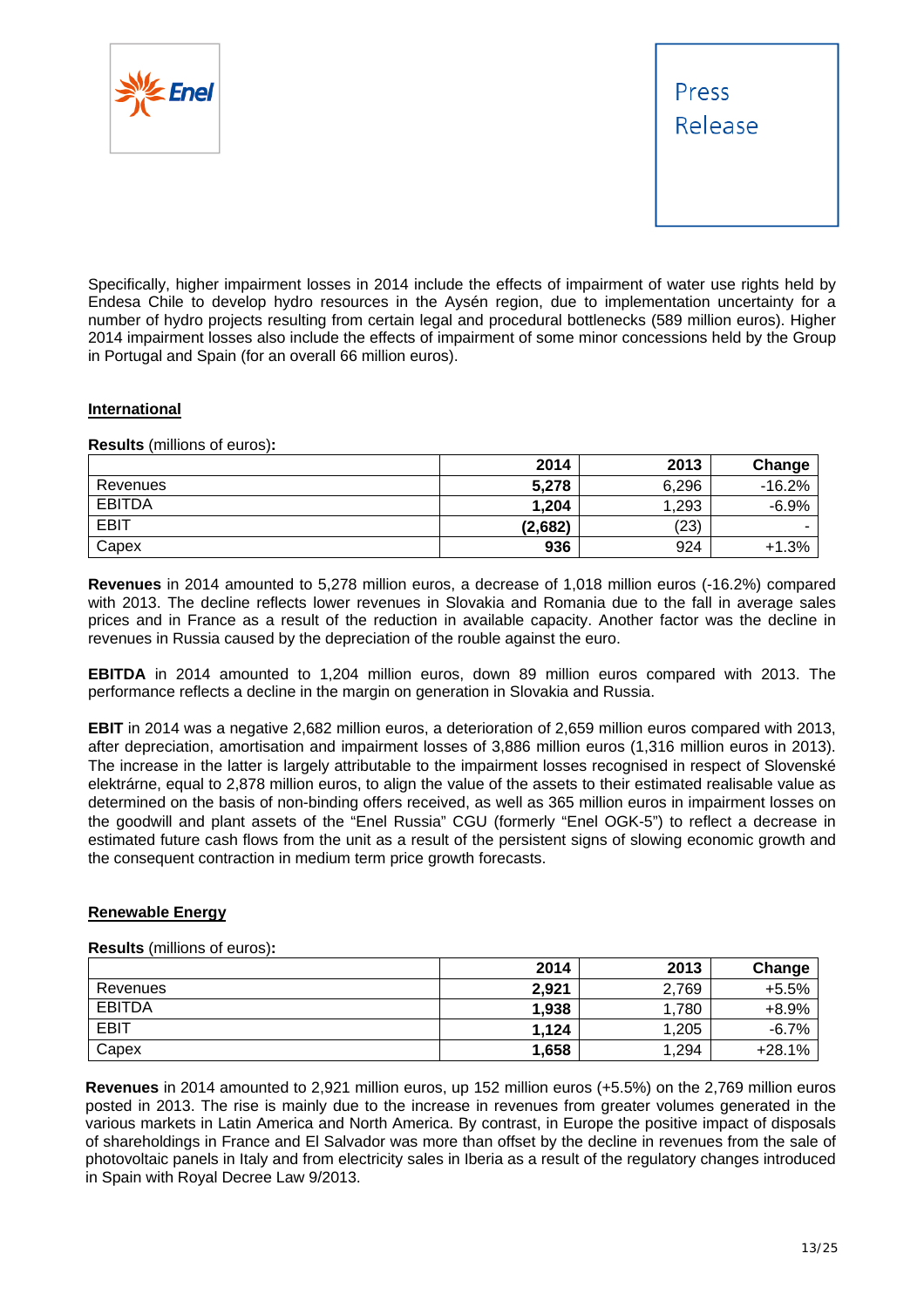



**EBITDA** in 2014 amounted to 1,938 million euros, an increase of 158 million euros (+8.9%) on the 1,780 million euros registered in 2013. The rise reflects the increase in the margin in Italy and the rest of Europe (129 million euros) as a result of the non-recurring items noted earlier and in North America (30 million euros).

**EBIT** in 2014 amounted to 1,124 million euros, a decrease of 81 million euros compared with 2013, taking account of an increase of 239 million euros in depreciation, amortisation and impairment losses, largely due to the entry into service of new plants and the impairment recognised on the "EGP Hellas" CGU.

## **Services and Other Activities**

**Results** (millions of euros)**:** 

|               | 2014  | 2013  | Change   |
|---------------|-------|-------|----------|
| Revenues      | 2,013 | 2,885 | $-30.2%$ |
| <b>EBITDA</b> | 98    | 1,022 | $-90.4%$ |
| <b>EBIT</b>   | (3)   | 908   |          |
| Capex         | 113   | 84    | $+34.5%$ |

**Revenues** in 2014 amounted to 2,013 million euros, a decrease of 872 million euros compared with 2013. Revenues increased by 10 million euros compared with 2013 net of the positive effects from Artic Russia disposal and, indirectly, from the disposal of the interest held by the latter in Severenergia. These positive effects were recognized in 2013 (a 964 million euro gain) as well as in 2014 (82 million euro income resulting from the price adjustment made on the basis of the earn-out clause provided for in the sale agreements with the purchaser of the above company).

**EBITDA** in 2014 amounted to 98 million euros, a decrease of 924 million euros compared with 2013. The change is mainly a reflection of the above effects resulting from the sale of Artic Russia and registered in 2013.

**EBIT** in 2014 was a negative 3 million euros, a deterioration of 911 million euros compared with 2013, in line with developments in EBITDA.

\*\*\*\*\*

# **ALTERNATIVE PERFORMANCE INDICATORS**

This press release uses a number of "alternative performance indicators" not envisaged in the IFRS-EU accounting standards in order to facilitate the assessment of the Group's performance and financial position. In accordance with recommendation CESR/05-178b published on November  $3<sup>rd</sup>$ , 2005, the criteria used to calculate these indicators are described below.

- **EBITDA:** an indicator of Enel's operating performance, calculated as "Operating income" plus "Depreciation, amortisation and impairment losses";
- **Net financial debt**: an indicator of Enel's financial structure, determined by "Long-term borrowings" and "Short-term borrowings and the current portion of long-term borrowings" less "Cash and cash equivalents", current and non-current financial assets (financial receivables and securities other than equity investments) included in "Other current assets" and "Other non-current assets";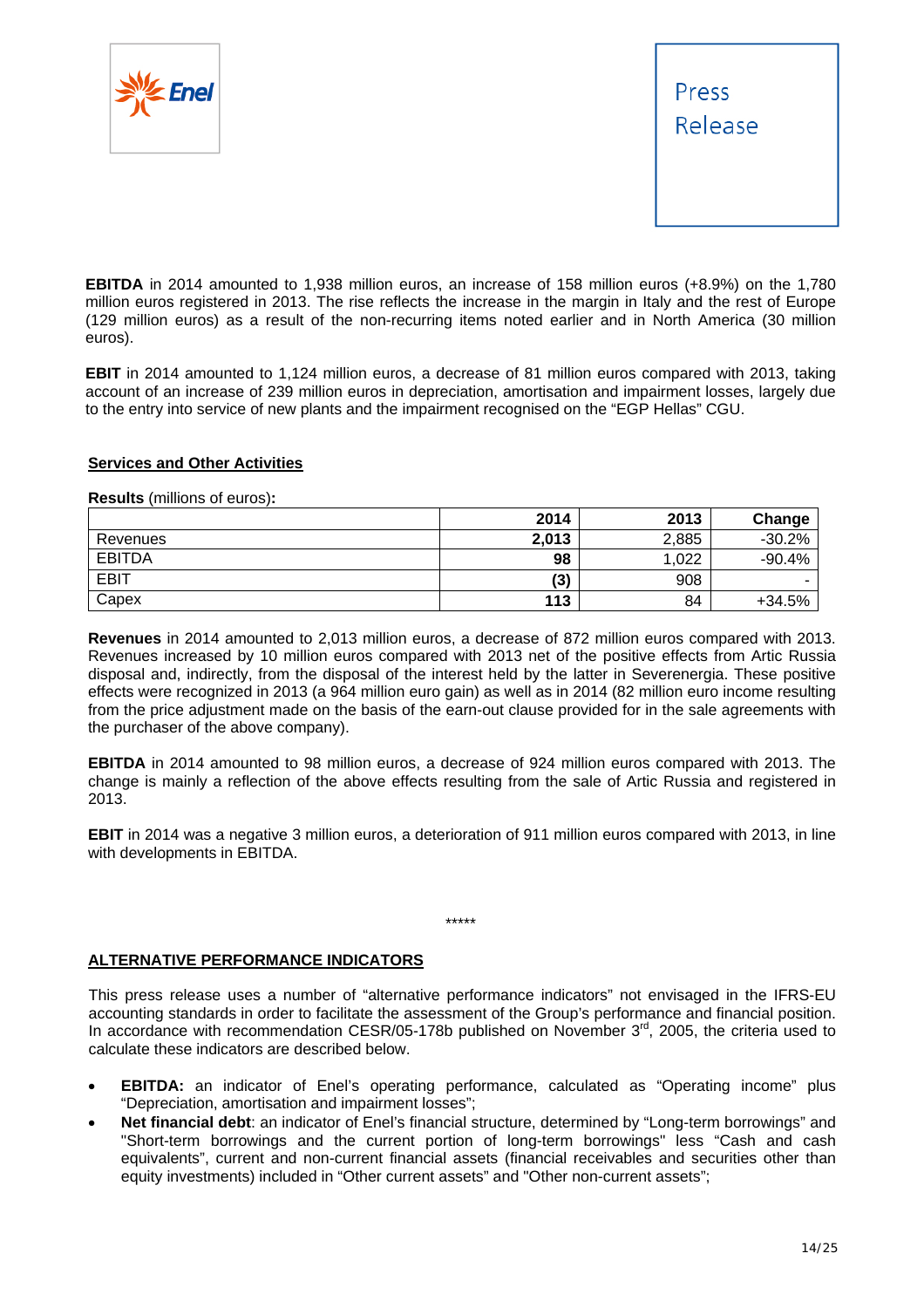



- **Net capital employed**: calculated as the sum of "Current assets", "Non-current assets" and "Net assets held for sale", net of "Current liabilities" and "Non-current liabilities", excluding the items considered in the definition of net financial debt;
- **Net assets held for sale:** calculated as the algebraic sum of "Assets held for sale" and "Liabilities held for sale";
- **Group net ordinary income:** defined as that part of "Group net income" derived from ordinary business operations.

\*\*\*\*\*

All Enel press releases now have smartphone and tablet versions. Download Enel Mobile App from Google Play*.*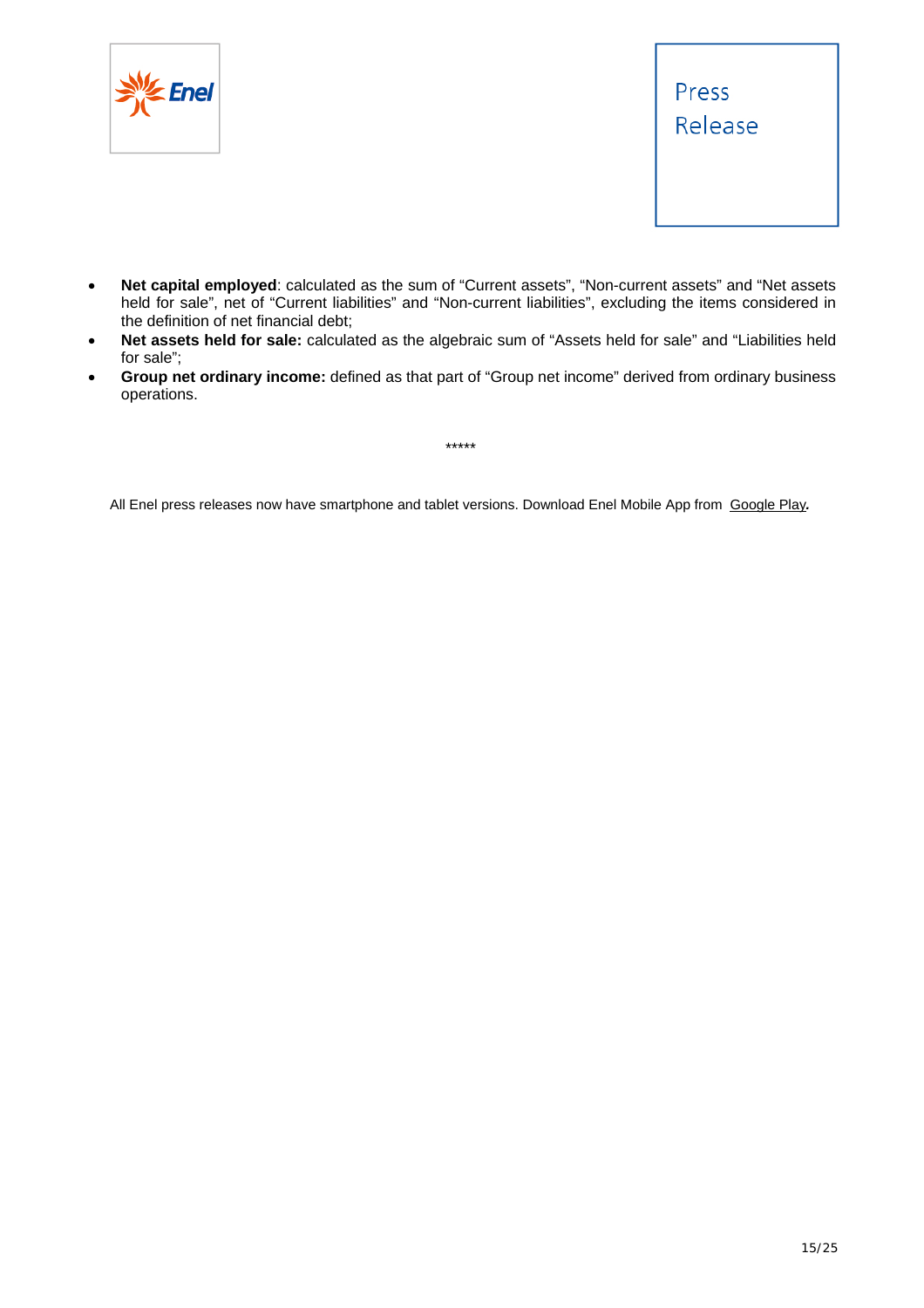

# **Consolidated Income Statement**

Millions of euro

|                                                                                                                             |            | 2014    |                                     | 2013 restated |                                     |
|-----------------------------------------------------------------------------------------------------------------------------|------------|---------|-------------------------------------|---------------|-------------------------------------|
|                                                                                                                             |            |         | of which<br>with related<br>parties |               | of which<br>with related<br>parties |
| <b>Revenues</b>                                                                                                             |            |         |                                     |               |                                     |
| Revenues from sales and services                                                                                            |            | 73,328  | 5,751                               | 75,427        | 8,736                               |
| Other revenues and income                                                                                                   |            | 2,463   | 367                                 | 3,236         | 404                                 |
|                                                                                                                             | [Subtotal] | 75,791  |                                     | 78,663        |                                     |
| Costs                                                                                                                       |            |         |                                     |               |                                     |
| Energy, gas and fuel purchases                                                                                              |            | 36,928  | 7,595                               | 38,954        | 10,367                              |
| Services and other materials                                                                                                |            | 17,179  | 2.440                               | 16,698        | 2,561                               |
| Personnel                                                                                                                   |            | 4,864   |                                     | 4,555         |                                     |
| Depreciation, amortization and impairment losses                                                                            |            | 12,670  |                                     | 6,951         |                                     |
| Other operating expenses                                                                                                    |            | 2,362   | 53                                  | 2,821         | 24                                  |
| Capitalized costs                                                                                                           |            | (1,524) |                                     | (1, 434)      |                                     |
|                                                                                                                             | [Subtotal] | 72,479  |                                     | 68,545        |                                     |
| Net income/(expenses) from commodity contracts measured at fair<br>value                                                    |            | (225)   | 46                                  | (378)         | 78                                  |
| <b>Operating income</b>                                                                                                     |            | 3,087   |                                     | 9,740         |                                     |
| Financial income from derivatives                                                                                           |            | 2,078   |                                     | 756           |                                     |
| Other financial income                                                                                                      |            | 1,248   | 23                                  | 1,693         | 37                                  |
| Financial expense from derivatives                                                                                          |            | 916     |                                     | 1,210         |                                     |
| Other financial expense                                                                                                     |            | 5,540   | 28                                  | 4,043         | 33                                  |
| Share of income/(expense) from equity investments accounted for using<br>the equity method                                  |            | (35)    |                                     | 217           |                                     |
| Income before taxes                                                                                                         |            | (78)    |                                     | 7,153         |                                     |
| Income taxes                                                                                                                |            | (850)   |                                     | 2,373         |                                     |
| Net income from continuing operations                                                                                       |            | 772     |                                     | 4,780         |                                     |
| Net income from discontinued operations                                                                                     |            |         |                                     |               |                                     |
| Net income for the year (shareholders of the Parent Company and<br>non-controlling interests)                               |            | 772     |                                     | 4,780         |                                     |
| Attributable to shareholders of the Parent Company                                                                          |            | 517     |                                     | 3,235         |                                     |
| Attributable to non-controlling interests                                                                                   |            | 255     |                                     | 1,545         |                                     |
| Earnings per share (euro) attributable to ordinary shareholders of the<br><b>Parent Company</b>                             |            | 0.05    |                                     | 0.34          |                                     |
| Diluted earnings per share (euro) attributable to ordinary shareholders of<br>the Parent Company                            |            | 0.05    |                                     | 0.34          |                                     |
| Earnings from continuing operations per share (euro) attributable to<br>ordinary shareholders of the Parent Company         |            | 0.05    |                                     | 0.34          |                                     |
| Diluted earnings from continuing operations per share (euro) attributable<br>to ordinary shareholders of the Parent Company |            | 0.05    |                                     | 0.34          |                                     |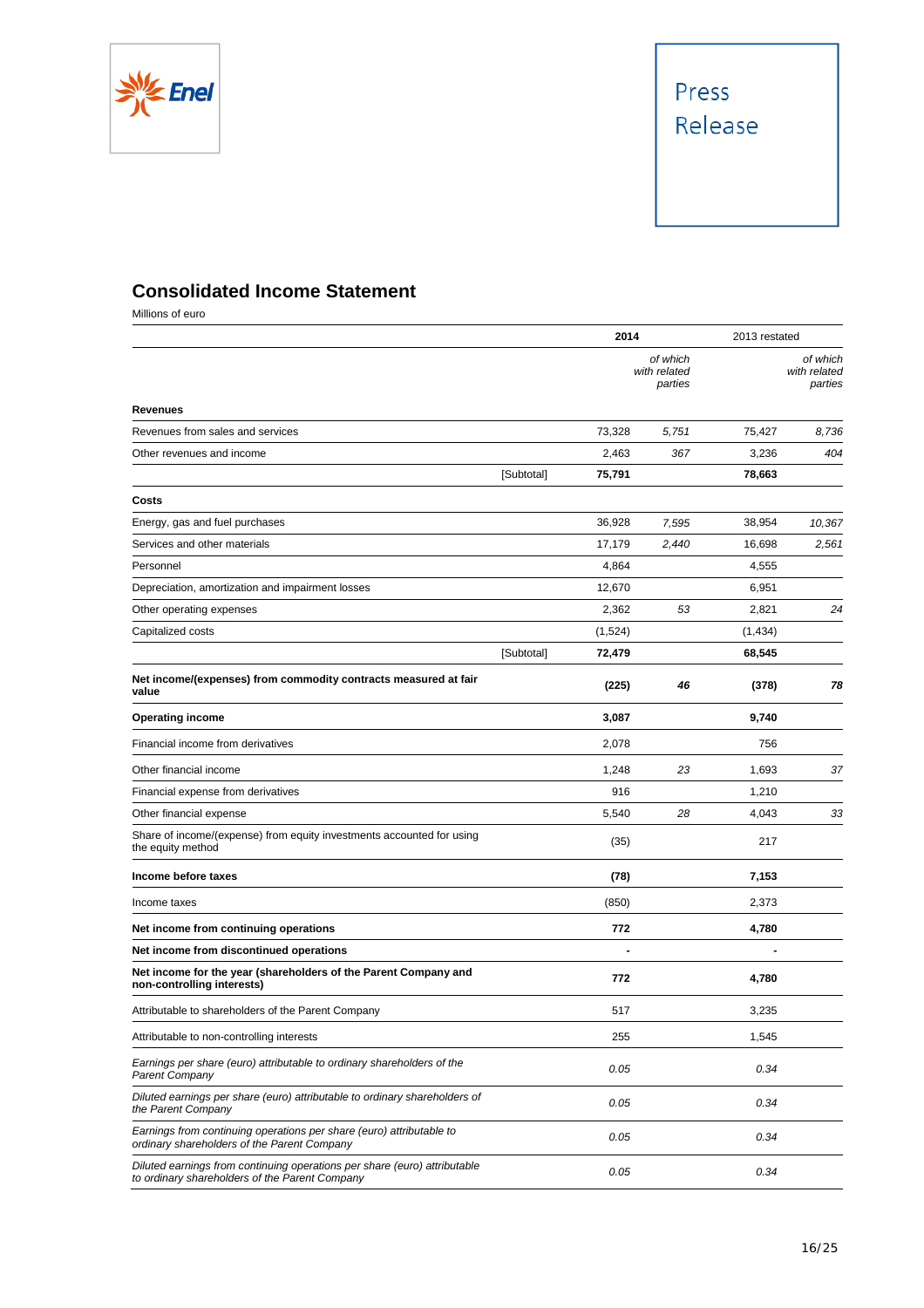



# **Statement of Consolidated Comprehensive Income**

Millions of euro

|                                                                                |         | <b>2014</b> 2013 restated |
|--------------------------------------------------------------------------------|---------|---------------------------|
| Net income for the year                                                        | 772     | 4,780                     |
| Other comprehensive income recyclable to profit or loss:                       |         |                           |
| Effective portion of change in the fair value of cash flow hedges              | (347)   | (190)                     |
| Income recognized in equity by companies accounted for using the equity method | (13)    | (18)                      |
| Change in the fair value of financial investments available for sale           | (23)    | (105)                     |
| Exchange rate differences                                                      | (717)   | (3, 192)                  |
| Other comprehensive income not recyclable to profit or loss:                   |         |                           |
| Remeasurements in net liabilities (assets) for defined benefits                | (307)   | (188)                     |
| Income/(Loss) recognized directly in equity                                    | (1,407) | (3,693)                   |
| Comprehensive income for the year                                              | (635)   | 1,087                     |
| Attributable to:                                                               |         |                           |
| - shareholders of the Parent Company                                           | (205)   | 1,514                     |
| - non-controlling interests                                                    | (430)   | (427)                     |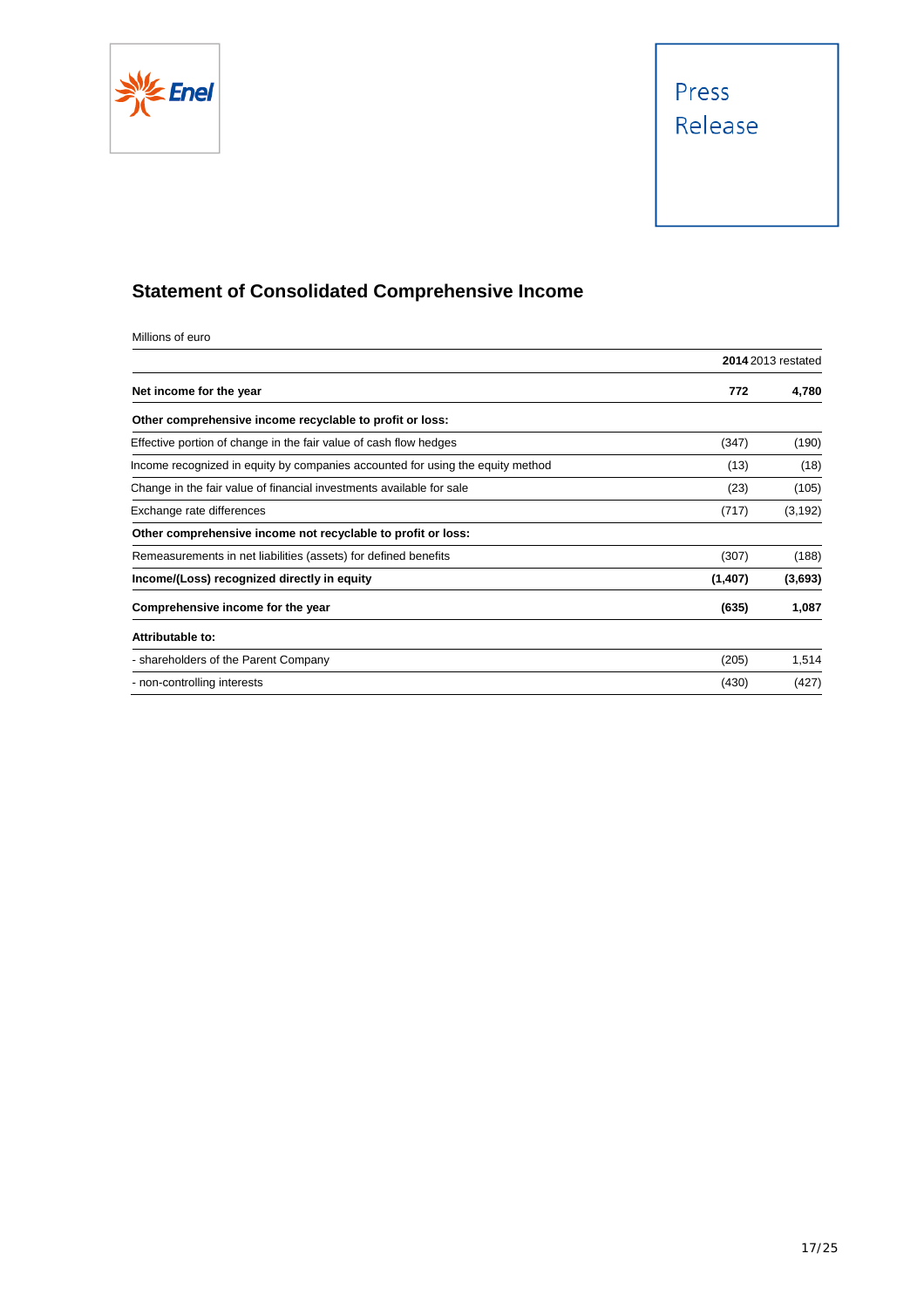



# **Consolidated Balance Sheet**

| <b>ASSETS</b>                                               |         |         | at Dec. 31, 2014                    |         | at Dec. 31, 2013<br>restated        |         | At Jan. 1, 2013<br>restated         |  |
|-------------------------------------------------------------|---------|---------|-------------------------------------|---------|-------------------------------------|---------|-------------------------------------|--|
|                                                             |         |         | of which<br>with related<br>parties |         | of which<br>with related<br>parties |         | of which<br>with related<br>parties |  |
| <b>Non-current assets</b>                                   |         |         |                                     |         |                                     |         |                                     |  |
| Property, plant and equipment                               |         | 73,089  |                                     | 80,263  |                                     | 82,189  |                                     |  |
| Investment property                                         |         | 143     |                                     | 181     |                                     | 197     |                                     |  |
| Intangible assets                                           |         | 16,612  |                                     | 18,055  |                                     | 19,950  |                                     |  |
| Goodwill                                                    |         | 14,027  |                                     | 14,967  |                                     | 15,809  |                                     |  |
| Deferred tax assets                                         |         | 7,067   |                                     | 6,186   |                                     | 6,767   |                                     |  |
| Equity investments accounted for using<br>the equity method |         | 872     |                                     | 1,372   |                                     | 1,951   |                                     |  |
| Derivatives                                                 |         | 1,335   |                                     | 444     |                                     | 953     |                                     |  |
| Other non-current financial assets (1)                      |         | 3,645   |                                     | 5,970   | 4                                   | 4,588   | 74                                  |  |
| Other non-current assets                                    |         | 885     |                                     | 817     | 15                                  | 781     | 55                                  |  |
|                                                             | [Total] | 117,675 |                                     | 128,255 |                                     | 133,185 |                                     |  |
| <b>Current assets</b>                                       |         |         |                                     |         |                                     |         |                                     |  |
| Inventories                                                 |         | 3,334   |                                     | 3,555   |                                     | 3,290   |                                     |  |
| Trade receivables                                           |         | 12,022  | 1,220                               | 11,378  | 1,278                               | 11,555  | 904                                 |  |
| Tax receivables                                             |         | 1,547   |                                     | 1,709   |                                     | 1,603   |                                     |  |
| Derivatives                                                 |         | 5,500   |                                     | 2,690   |                                     | 2,224   |                                     |  |
| Other current financial assets <sup>(2)</sup>               |         | 3,984   |                                     | 5,607   | $\overline{c}$                      | 7,650   | 37                                  |  |
| Other current assets                                        |         | 2,706   | 142                                 | 2,557   | 161                                 | 2,281   | 70                                  |  |
| Cash and cash equivalents                                   |         | 13,088  |                                     | 7,873   |                                     | 9,726   |                                     |  |
|                                                             | [Total] | 42,181  |                                     | 35,369  |                                     | 38,329  |                                     |  |
| Assets held for sale                                        |         | 6,778   |                                     | 241     |                                     | 317     |                                     |  |
| TOTAL ASSETS                                                |         | 166,634 |                                     | 163,865 |                                     | 171,831 |                                     |  |

 (1) Of which long-term financial receivables and other securities at December 31, 2014 for 2,522 millions of euro (4,813 millions of euro at December 31, 2013) and 179 millions of euro (152 millions of euro at December 31, 2013).

(2) Of which current portion of long-term financial receivables, short-term financial receivables and other securities at December 31, 2014 for 1,566 millions of euro (2,976 millions of euro at December 31, 2013), 2,154 millions of euro (2,510 millions of euro at December 31, 2013) and 140 millions of euro (17 millions of euro at December 31, 2013).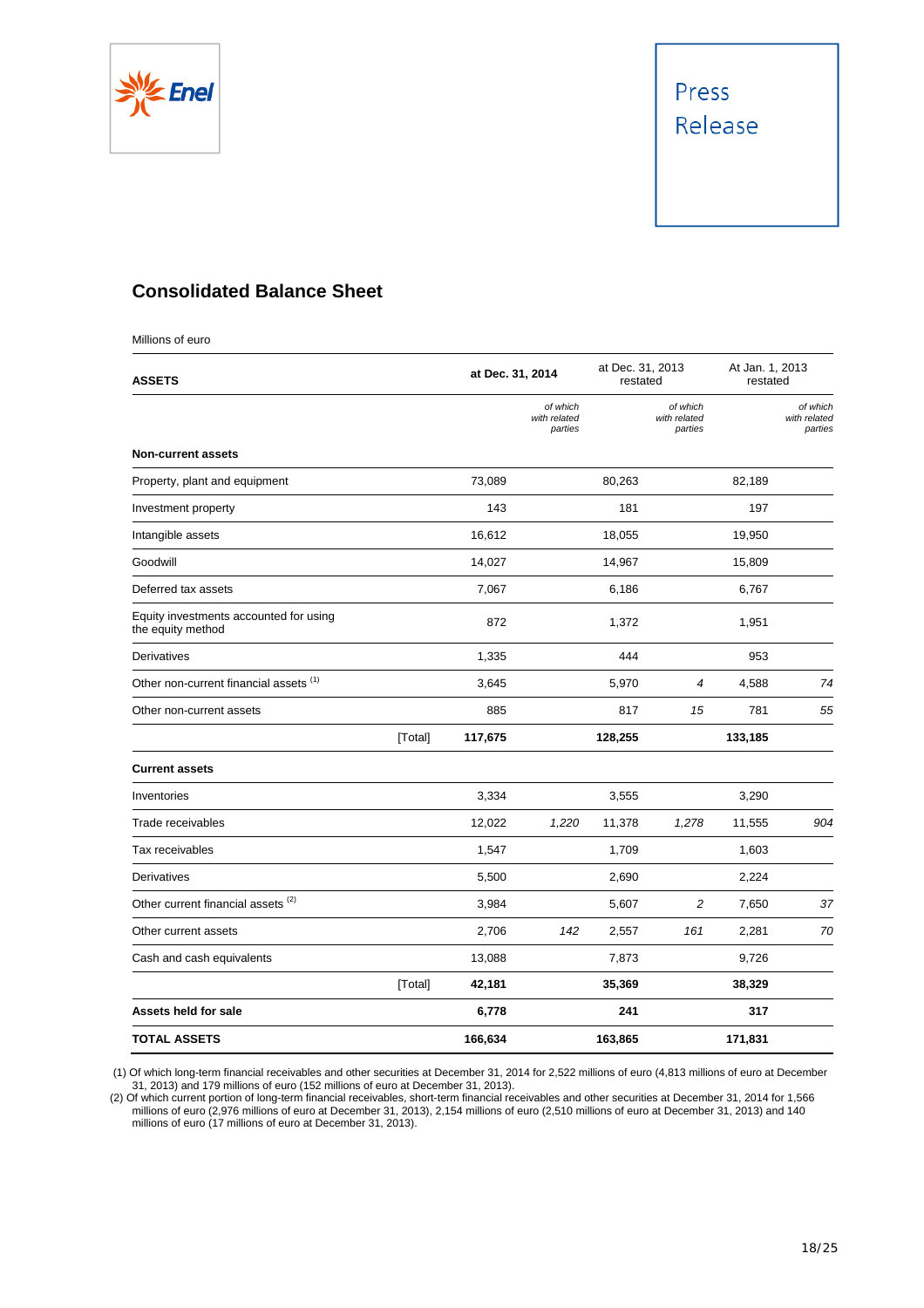

# Press Release

| Millions of euro                                                 |                   |                                     |                                                    |                                        |         |       |
|------------------------------------------------------------------|-------------------|-------------------------------------|----------------------------------------------------|----------------------------------------|---------|-------|
| <b>LIABILITIES AND SHAREHOLDERS' EQUITY</b>                      | at Dec. 31, 2014  |                                     | at Dec. 31, 2013 restated at Jan. 1, 2013 restated |                                        |         |       |
|                                                                  |                   | of which<br>with related<br>parties |                                                    | of which<br>with<br>related<br>parties |         |       |
| Equity attributable to the shareholders of the Parent<br>Company |                   |                                     |                                                    |                                        |         |       |
| Share capital                                                    | 9,403             |                                     | 9,403                                              |                                        | 9,403   |       |
| Other reserves                                                   | 3,362             |                                     | 7,084                                              |                                        | 8,747   |       |
| Retained earnings (losses carried forward)                       | 18,741            |                                     | 19,454                                             |                                        | 17,625  |       |
|                                                                  | [Total]<br>31,506 |                                     | 35,941                                             |                                        | 35,775  |       |
| <b>Non-controlling interests</b>                                 | 19,639            |                                     | 16,891                                             |                                        | 16,303  |       |
| Total shareholders' equity                                       | 51,145            |                                     | 52,832                                             |                                        | 52,078  |       |
| <b>Non-current liabilities</b>                                   |                   |                                     |                                                    |                                        |         |       |
| Long-term loans                                                  | 48,655            |                                     | 50,905                                             |                                        | 55,733  |       |
| Post-employment and other employee benefits                      | 3,687             |                                     | 3,677                                              |                                        | 4,521   |       |
| Provisions for risks and charges                                 | 4,051             |                                     | 6,504                                              |                                        | 7,256   |       |
| Deferred tax liabilities                                         | 9,220             |                                     | 10,795                                             |                                        | 11,658  |       |
| <b>Derivatives</b>                                               | 2,441             | 24                                  | 2,216                                              |                                        | 2,487   |       |
| Other non-current liabilities                                    | 1,464             | 2                                   | 1,259                                              | 2                                      | 1,143   | 2     |
|                                                                  | 69,518<br>[Total] |                                     | 75,356                                             |                                        | 82,798  |       |
| <b>Current liabilities</b>                                       |                   |                                     |                                                    |                                        |         |       |
| Short-term loans                                                 | 3,252             |                                     | 2,484                                              |                                        | 3,968   |       |
| Current portion of long-term loans                               | 5,125             |                                     | 4,658                                              |                                        | 4,023   |       |
| Provisions for risks and charges                                 | 1,187             |                                     | 1,467                                              |                                        | 1,291   |       |
| Trade payables                                                   | 13,419            | 3,159                               | 12,363                                             | 3,708                                  | 13,089  | 3,551 |
| Income tax payable                                               | 253               |                                     | 286                                                |                                        | 354     |       |
| Derivatives                                                      | 5,441             |                                     | 2,940                                              |                                        | 2,534   |       |
| Other current financial liabilities                              | 1,177             |                                     | 1,100                                              | 4                                      | 1,105   | 1     |
| Other current liabilities                                        | 10,827            | 3                                   | 10,359                                             | 24                                     | 10,584  | 39    |
|                                                                  | [Total]<br>40,681 |                                     | 35,657                                             |                                        | 36,948  |       |
| Liabilities held for sale                                        | 5,290             |                                     | 20                                                 |                                        | 7       |       |
| <b>Total liabilities</b>                                         | 115,489           |                                     | 111,033                                            |                                        | 119,753 |       |
| TOTAL LIABILITIES AND SHAREHOLDERS' EQUITY                       | 166,634           |                                     | 163,865                                            |                                        | 171,831 |       |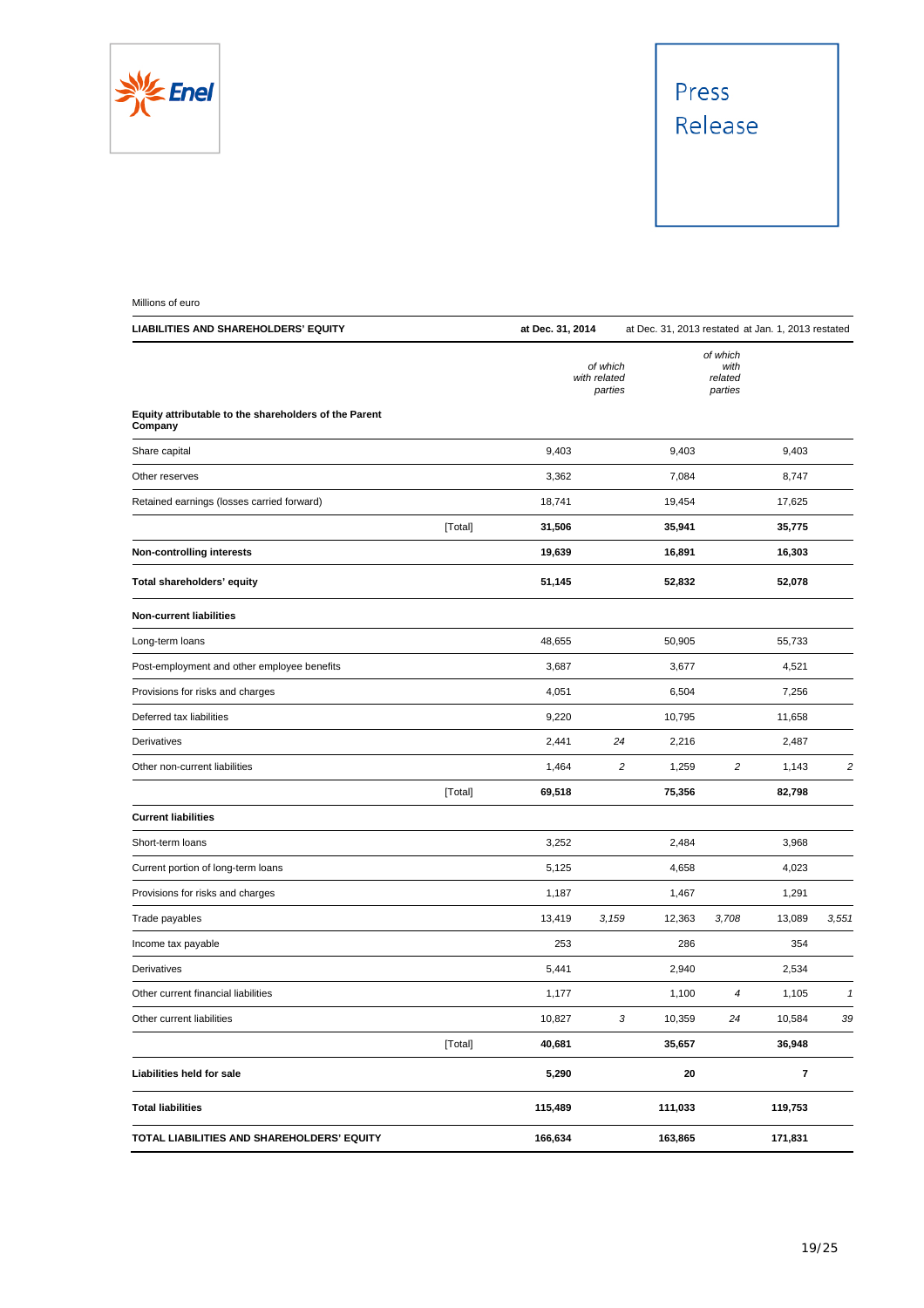



# **Consolidated Statement of Cash Flows**

Millions of euro

|                                                                                                                                                                                          | 2014     | 2013 restated                       |          |                                        |
|------------------------------------------------------------------------------------------------------------------------------------------------------------------------------------------|----------|-------------------------------------|----------|----------------------------------------|
|                                                                                                                                                                                          |          | of which<br>with related<br>parties |          | of which<br>with<br>related<br>parties |
| Income before taxes for the year                                                                                                                                                         | (78)     |                                     | 7,154    |                                        |
| <b>Adjustments for:</b>                                                                                                                                                                  |          |                                     |          |                                        |
| Amortization and impairment losses of intangible assets                                                                                                                                  | 1,709    |                                     | 1,598    |                                        |
| Depreciation and impairment losses of property, plant and equipment                                                                                                                      | 10,212   |                                     | 4,698    |                                        |
| Exchange rate adjustments of foreign currency assets and liabilities (including cash and cash equivalents)                                                                               | 1,285    |                                     | (264)    |                                        |
| Accruals to provisions                                                                                                                                                                   | 911      |                                     | 1,023    |                                        |
| Financial (income)/expense                                                                                                                                                               | 2,580    |                                     | 2,322    |                                        |
| (Gains)/Losses on disposals and other non-monetary items                                                                                                                                 | (720)    |                                     | (92)     |                                        |
| Cash flow from operating activities before changes in net working capital                                                                                                                | 15,899   |                                     | 16,439   |                                        |
| Increase/(Decrease) in provisions                                                                                                                                                        | (1,740)  |                                     | (1,889)  |                                        |
| (Increase)/Decrease in inventories                                                                                                                                                       | (62)     |                                     | (266)    |                                        |
| (Increase)/Decrease in trade receivables                                                                                                                                                 | (1, 440) | 58                                  | (531)    | (374)                                  |
| (Increase)/Decrease in financial and non-financial assets/liabilities                                                                                                                    | 212      | 39                                  | (602)    | 42                                     |
| Increase/(Decrease) in trade payables                                                                                                                                                    | 1,315    | (549)                               | (871)    | 157                                    |
| Interest income and other financial income collected                                                                                                                                     | 1,300    | 23                                  | 1,275    | 37                                     |
| Interest expense and other financial expense paid                                                                                                                                        | (4,030)  | 28                                  | (3,695)  | 33                                     |
| Income taxes paid                                                                                                                                                                        | (1, 396) |                                     | (2,606)  |                                        |
| Cash flows from operating activities (a)                                                                                                                                                 | 10,058   |                                     | 7,254    |                                        |
| Of which from discontinued operations                                                                                                                                                    |          |                                     |          |                                        |
| Investments in property, plant and equipment                                                                                                                                             | (6,021)  |                                     | (5, 311) |                                        |
| Investments in intangible assets                                                                                                                                                         | (680)    |                                     | (610)    |                                        |
| Investments in entities (or business units) less cash and cash equivalents acquired                                                                                                      | (73)     |                                     | (206)    |                                        |
| Disposals of entities (or business units) less cash and cash equivalents sold                                                                                                            | 312      |                                     | 1,409    |                                        |
| (Increase)/Decrease in other investing activities                                                                                                                                        | 325      |                                     | 615      |                                        |
| Cash flows from investing/disinvesting activities (b)                                                                                                                                    | (6, 137) |                                     | (4, 103) |                                        |
| Of which from discontinued operations                                                                                                                                                    |          |                                     |          |                                        |
| Financial debt (new long-term borrowing)                                                                                                                                                 | 4,582    |                                     | 5,336    |                                        |
| Financial debt (repayments and other net changes)                                                                                                                                        | (2,400)  |                                     | (9,619)  |                                        |
| Collection of proceeds from sale of equity holdings without loss of control                                                                                                              | 1,977    |                                     | 1,814    |                                        |
| Incidental expenses related to proceeds from sale of equity holdings without loss of control                                                                                             | (50)     |                                     | (85)     |                                        |
| Dividends and interim dividends paid                                                                                                                                                     | (2, 573) |                                     | (2,044)  |                                        |
| Cash flows from financing activities (c)                                                                                                                                                 | 1,536    |                                     | (4,598)  |                                        |
| Of which from discontinued operations                                                                                                                                                    |          |                                     |          |                                        |
| Impact of exchange rate fluctuations on cash and cash equivalents (d)                                                                                                                    | (102)    |                                     | (421)    |                                        |
| Increase/(Decrease) in cash and cash equivalents (a+b+c+d)                                                                                                                               | 5,355    |                                     | (1,868)  |                                        |
| Cash and cash equivalents at beginning of the period (1)                                                                                                                                 | 7,900    |                                     | 9,768    |                                        |
| Cash and cash equivalents at the end of the period (2)                                                                                                                                   | 13,255   |                                     | 7,900    |                                        |
| (1)<br>Of which cash and cash equivalents equal to $\epsilon$ 7.873 million at January 1, 2014 ( $\epsilon$ 9.726 million at January 1, 2013), short-term securities equal to $\epsilon$ |          |                                     |          |                                        |

(1) Of which cash and cash equivalents equal to €7,873 million at January 1, 2014 (€9,726 million at January 1, 2013), short-term securities equal to €17 million at January 1, 2014 (€42 million at January 1, 2013) and cash and cash equivalents pertaining to assets held for sale in the amount of €10 million at January 1, 2014 (€0 million at January 1, 2013).

(2) Of which cash and cash equivalents equal to €13,088 million at December 31, 2014 (€7,873 million at December 31, 2013), short-term securities equal to €140 million at December 31, 2014 (€17 million at December 31, 2013) and cash and cash equivalents pertaining to assets held for sale in the amount of €27 million at December 31, 2014 (€10 million at December 31, 2013).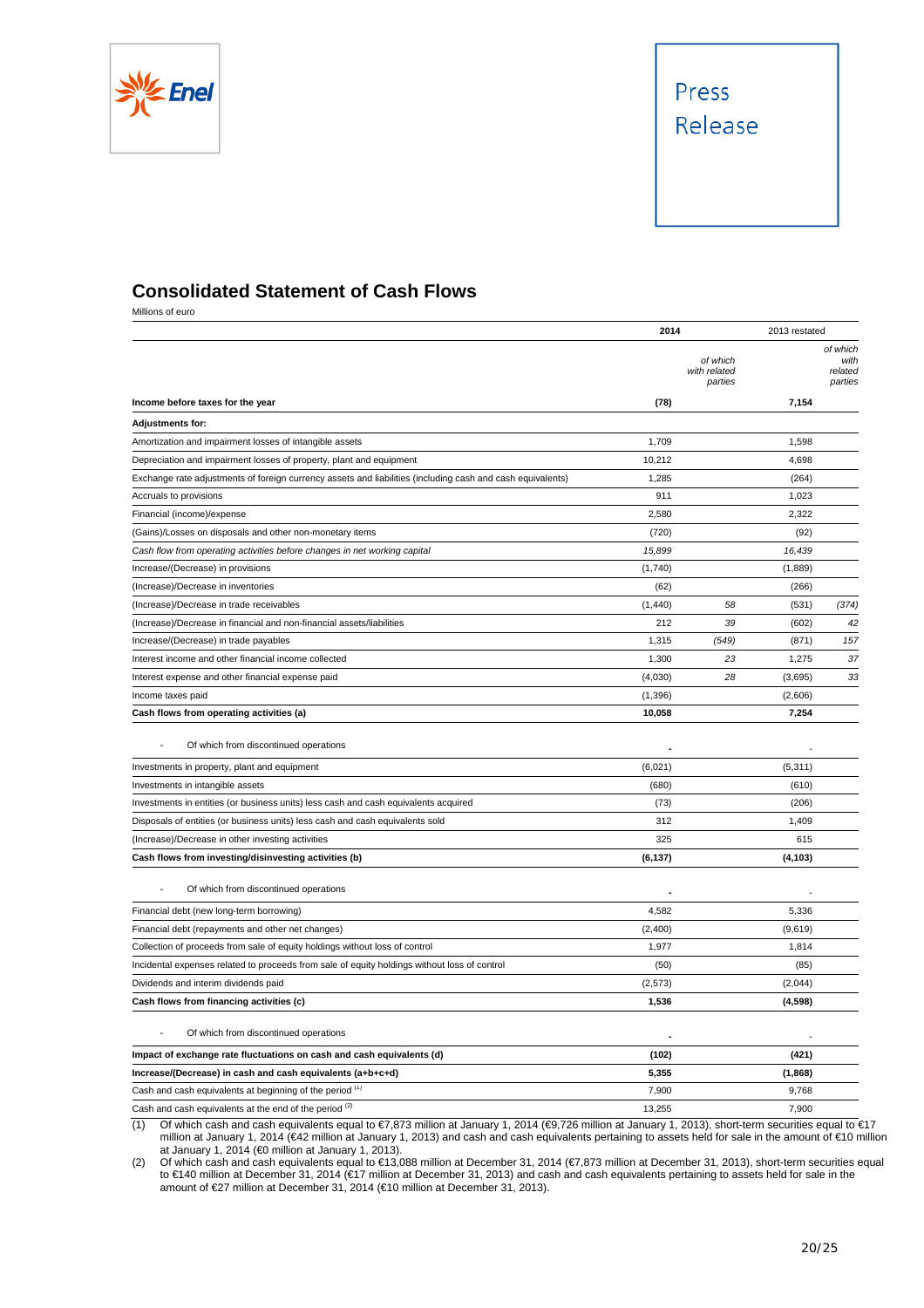



# **Enel SpA - Income Statement**

Millions of euros

|                                                  |             | 2014  |                                  |       | 2013                             |  |
|--------------------------------------------------|-------------|-------|----------------------------------|-------|----------------------------------|--|
|                                                  |             |       | of which with<br>related parties |       | of which with<br>related parties |  |
| <b>Revenues</b>                                  |             |       |                                  |       |                                  |  |
| Revenues from services                           |             | 245   | 245                              | 269   | 269                              |  |
| Other revenues                                   |             | 1     |                                  | 6     | 4                                |  |
|                                                  | (Sub Total) | 246   |                                  | 275   |                                  |  |
| Costs                                            |             |       |                                  |       |                                  |  |
| Elettricity purchases and consumables            |             | 2     |                                  | 6     |                                  |  |
| Services, leases and rentals                     |             | 185   | 58                               | 230   | 79                               |  |
| Personnel                                        |             | 120   |                                  | 90    |                                  |  |
| Depreciation, amortization and impairment losses |             | 543   |                                  | 9     |                                  |  |
| Other operating expenses                         |             | 19    |                                  | 14    |                                  |  |
|                                                  | (Sub Total) | 869   |                                  | 349   |                                  |  |
| <b>Operating income</b>                          |             | (623) |                                  | (74)  |                                  |  |
| Income from equity investments                   |             | 1,818 | 1,818                            | 2,028 | 2,028                            |  |
| Financial income from derivative instruments     |             | 2,190 | 460                              | 1,492 | 938                              |  |
| Other financial income                           |             | 222   | 194                              | 320   | 227                              |  |
| Financial expense from derivative instruments    |             | 1,954 | 1,169                            | 1,601 | 185                              |  |
| Other financial expense                          |             | 1,377 | 3                                | 1,001 | 125                              |  |
|                                                  | (Sub Total) | 899   |                                  | 1,238 |                                  |  |
| Income before taxes                              |             | 276   |                                  | 1,164 |                                  |  |
| Income taxes                                     |             | (282) |                                  | (208) |                                  |  |
| <b>NET INCOME FOR THE YEAR</b>                   |             | 558   |                                  | 1,372 |                                  |  |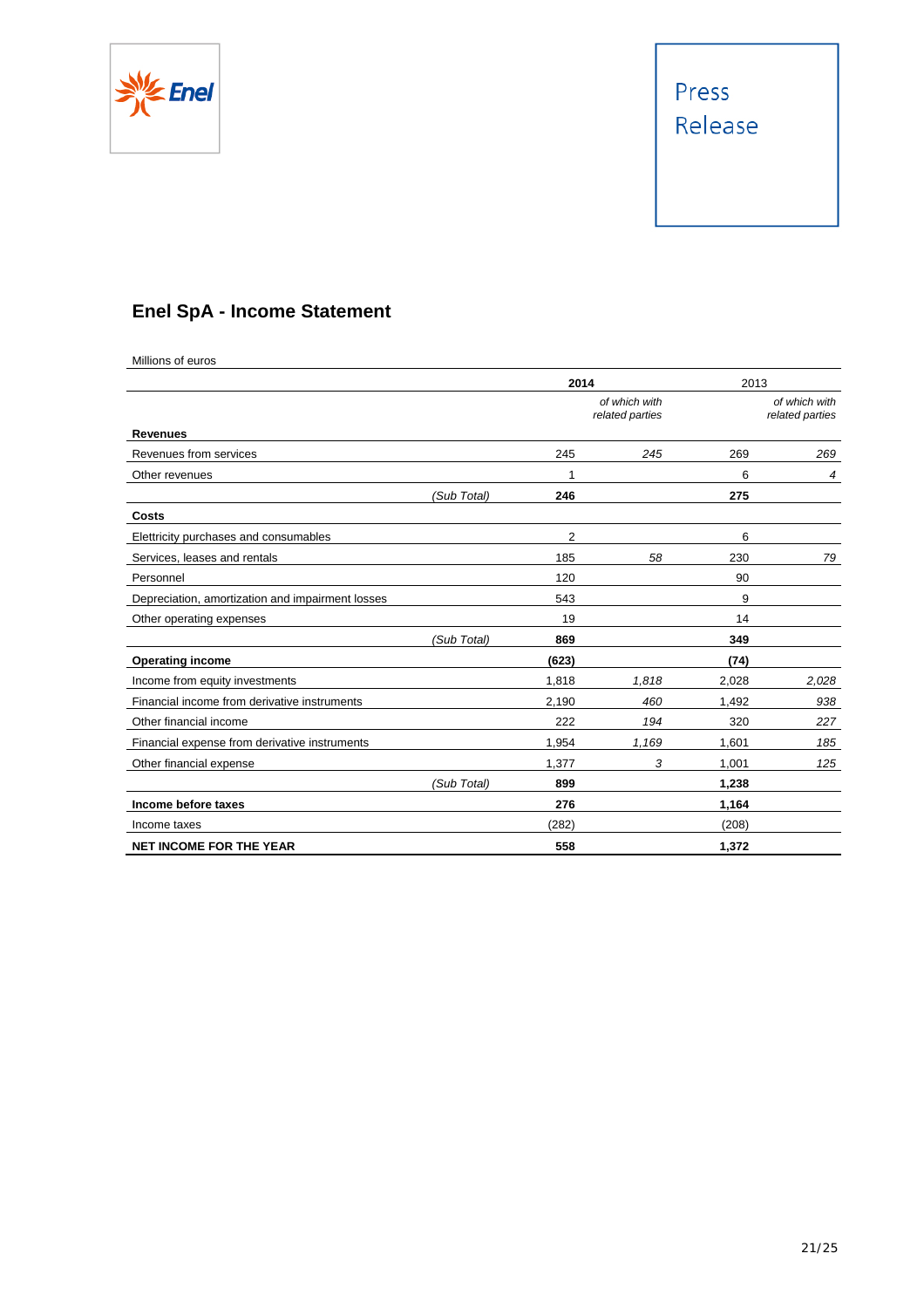



# **Enel SpA - Statement of comprehensive income for the year**

| Millions of euros                                                 |      |       |
|-------------------------------------------------------------------|------|-------|
|                                                                   | 2014 | 2013  |
|                                                                   |      |       |
| Net income for the year                                           | 558  | 1,372 |
| Other comprehensive income recyclable to profit or loss:          |      |       |
| Effective portion of change in the fair value of cash flow hedges | (73) | 92    |
| Other comprehensive income recyclable to profit or loss           | (73) | 92    |
| Other comprehensive income not recyclable to profit or loss:      |      |       |
| Remeasurements of the net defined benefit liabilities             | 7    | (4)   |
| Other comprehensive income not recyclable to profit or loss       | 7    | (4)   |
| Income/(Loss) recognized directly in equity                       | (66) | 88    |
| <b>COMPREHENSIVE INCOME FOR THE YEAR</b>                          | 492  | 1,460 |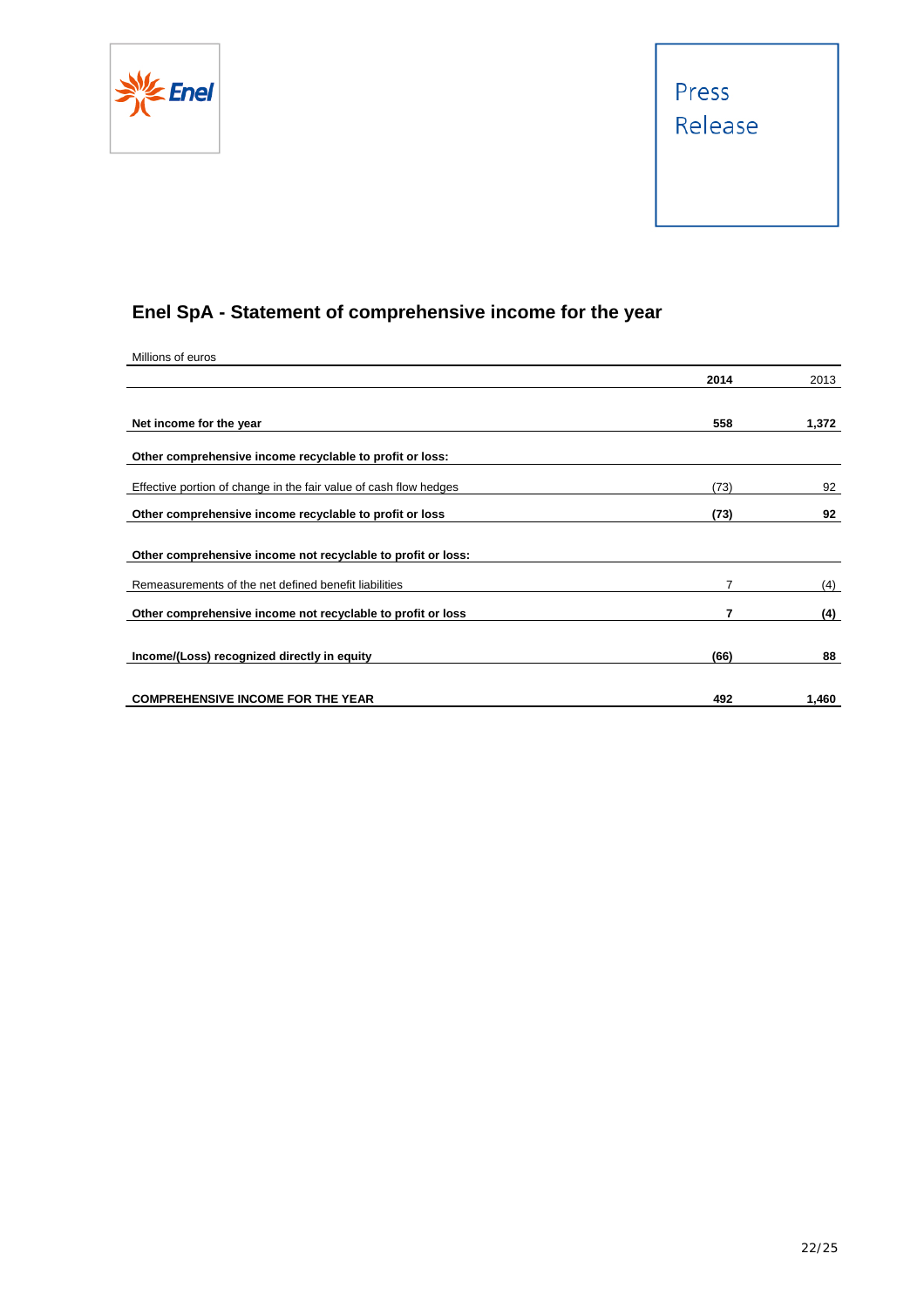



# **Enel SpA - Balance Sheet**

| Millions of euros                             |         |                 |                                  |                 |                                  |
|-----------------------------------------------|---------|-----------------|----------------------------------|-----------------|----------------------------------|
| <b>ASSETS</b>                                 |         | at Dec. 31,2014 |                                  | at Dec. 31,2013 |                                  |
|                                               |         |                 | of which with<br>related parties |                 | of which with<br>related parties |
| <b>Non-current assets</b>                     |         |                 |                                  |                 |                                  |
| Property, plant and equipment                 |         | 8               |                                  | 9               |                                  |
| Intangible assets                             |         | 11              |                                  | 11              |                                  |
| Deferred tax assets                           |         | 383             |                                  | 279             |                                  |
| Equity investments                            |         | 38,754          |                                  | 39,289          |                                  |
| Derivatives                                   |         | 1,979           | 819                              | 1,355           | 972                              |
| Other non-current financial assets (1)        |         | 146             | 117                              | 165             | 117                              |
| Other non-current assets                      |         | 467             | 177                              | 483             | 199                              |
|                                               | (Total) | 41,748          |                                  | 41,591          |                                  |
| <b>Current assets</b>                         |         |                 |                                  |                 |                                  |
| Trade receivables                             |         | 132             | 127                              | 216             | 209                              |
| Income tax receivables                        |         | 625             |                                  | 254             |                                  |
| Derivatives                                   |         | 280             | 50                               | 177             | 104                              |
| Other current financial assets <sup>(2)</sup> |         | 5,040           | 4,223                            | 5,280           | 4,169                            |
| Other current assets                          |         | 244             | 208                              | 319             | 196                              |
| Cash and cash equivalents                     |         | 6,972           |                                  | 3,123           |                                  |
|                                               | (Total) | 13,293          |                                  | 9,369           |                                  |
| <b>TOTAL ASSETS</b>                           |         | 55,041          |                                  | 50,960          |                                  |

(1) Of which long-term financial receivables for € 121 million at December 31, 2014, € 122 million at December 31, 2013.

(2) Of which short-term financial receivables for € 4,693 million at December 31, 2014, € 4,930 million at December 31, 2013.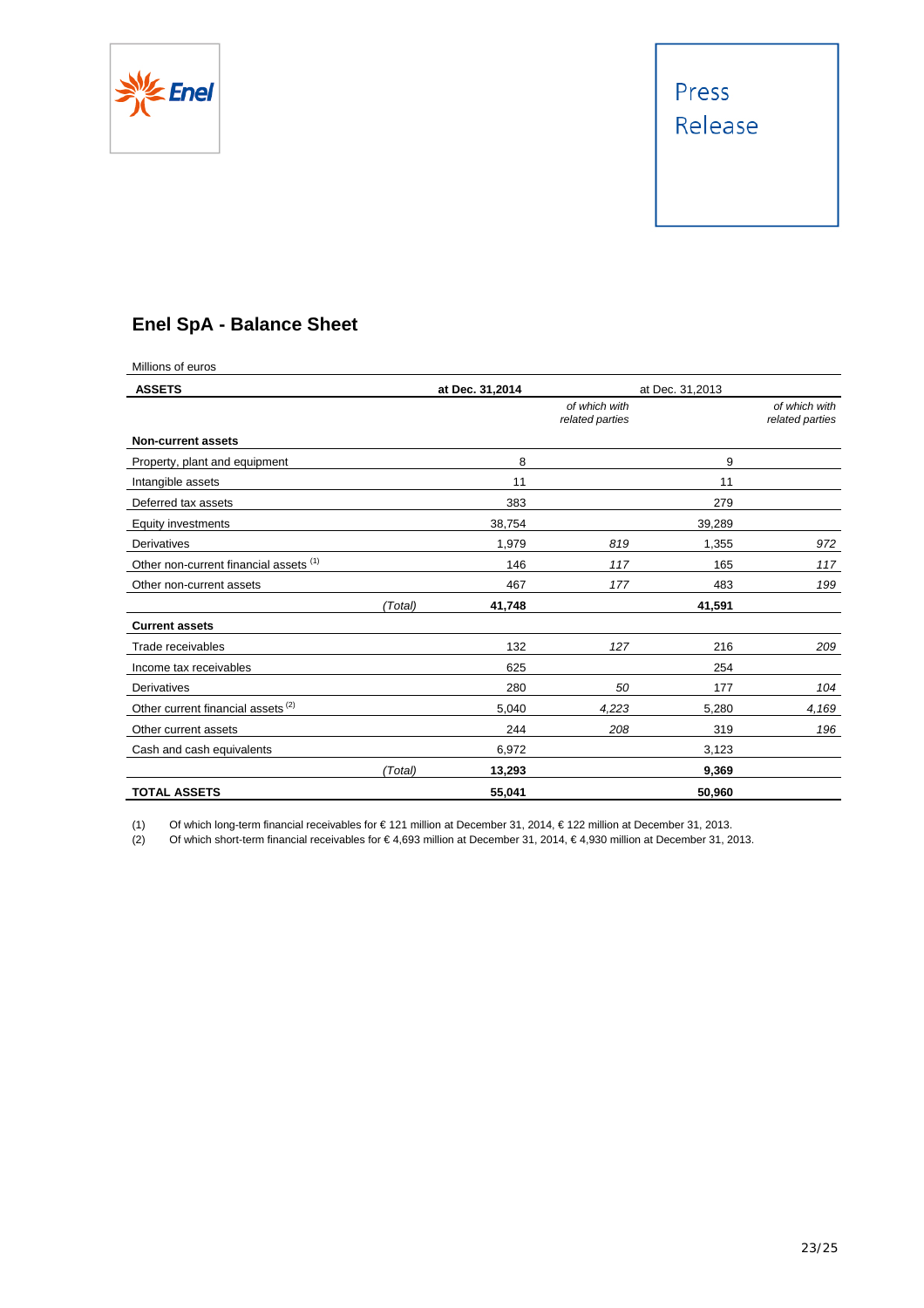

# Press Release

| Millions of euros                                           |             |                 |                                  |                 |                                  |
|-------------------------------------------------------------|-------------|-----------------|----------------------------------|-----------------|----------------------------------|
| <b>LIABILITIES AND SHAREHOLDERS'</b><br><b>EQUITY</b>       |             | at Dec. 31,2014 |                                  | at Dec. 31,2013 |                                  |
|                                                             |             |                 | of which with<br>related parties |                 | of which with<br>related parties |
| Shareholders' equity                                        |             |                 |                                  |                 |                                  |
| Share capital                                               |             | 9.403           |                                  | 9.403           |                                  |
| Other reserves                                              |             | 9,114           |                                  | 9,180           |                                  |
| Retained earnings                                           |             | 6,061           |                                  | 5,912           |                                  |
| Net income for the year                                     |             | 558             |                                  | 1,372           |                                  |
| <b>TOTAL SHAREHOLDERS' EQUITY</b>                           | (Total)     | 25,136          |                                  | 25,867          |                                  |
| <b>Non-current liabilities</b>                              |             |                 |                                  |                 |                                  |
| Long-term loans                                             |             | 17,288          |                                  | 17,764          |                                  |
| Post-employment and other employee benefits                 |             | 302             |                                  | 336             |                                  |
| Provisions for risks and charges                            |             | 16              |                                  | 23              |                                  |
| Deferred tax liabilities                                    |             | 252             |                                  | 130             |                                  |
| Derivatives                                                 |             | 2,484           | 469                              | 2,098           | 70                               |
| Other non current liabilities                               |             | 287             | 287                              | 283             | 281                              |
|                                                             | (Sub Total) | 20,629          |                                  | 20,634          |                                  |
| <b>Current liabilities</b>                                  |             |                 |                                  |                 |                                  |
| Short-term loans                                            |             | 4,746           | 4,319                            | 1,653           | 1,531                            |
| Current portion of long-term loans                          |             | 2,363           |                                  | 1,061           |                                  |
| Trade payables                                              |             | 139             | 55                               | 212             | 83                               |
| <b>Derivatives</b>                                          |             | 359             | 234                              | 237             | 72                               |
| Other current financial liabilities                         |             | 694             | 54                               | 587             | 30                               |
| Other current liabilities                                   |             | 975             | 396                              | 709             | 643                              |
|                                                             | (Sub Total) | 9,276           |                                  | 4,459           |                                  |
| <b>TOTAL LIABILITIES</b>                                    |             | 29,905          |                                  | 25,093          |                                  |
| <b>TOTAL LIABILITIES AND SHAREHOLDERS'</b><br><b>EQUITY</b> |             | 55,041          |                                  | 50,960          |                                  |